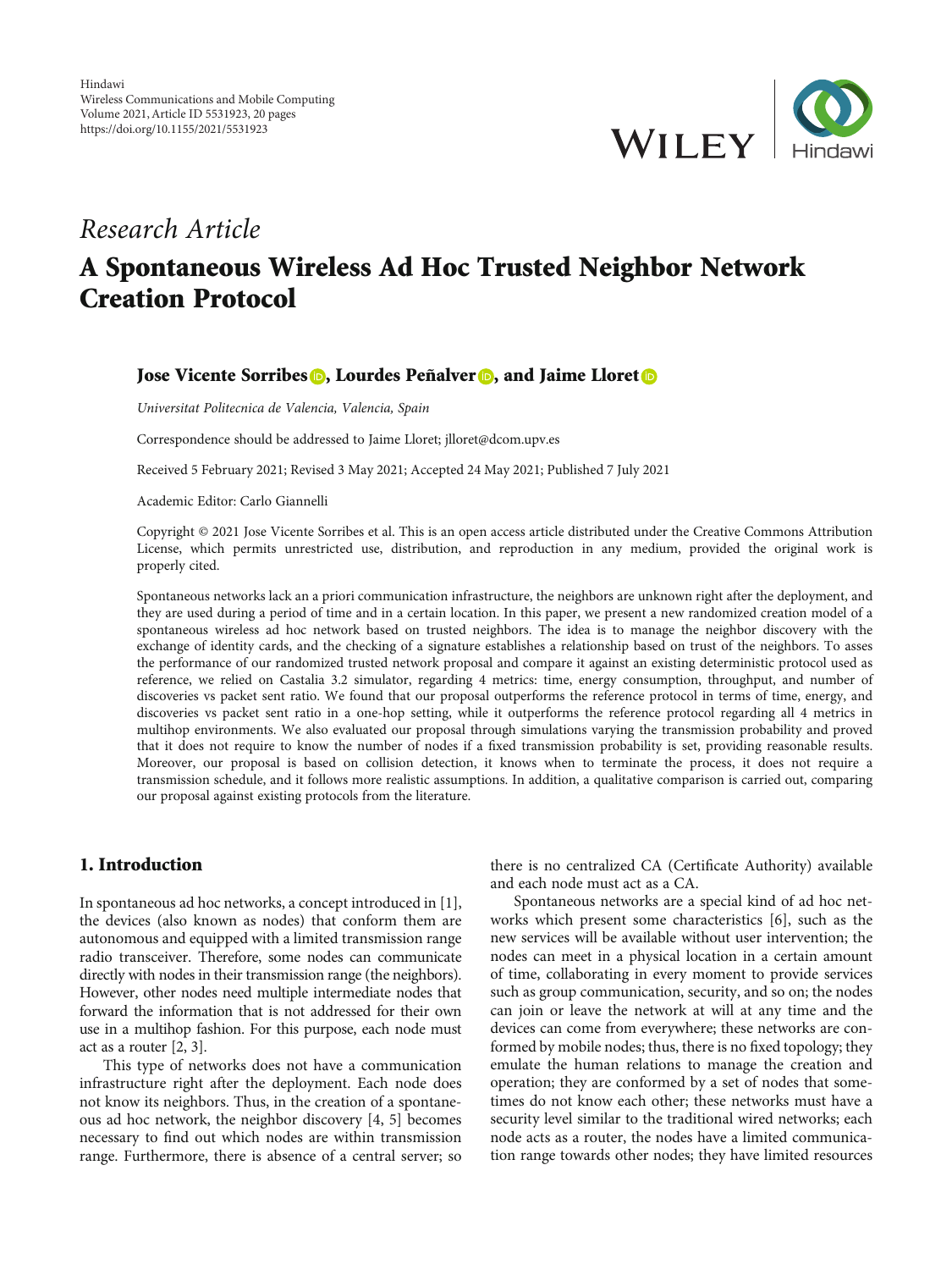including CPU, memory, and energy (batteries); mobile nodes can move freely in the given area even out of each other's range; the physical transmission medium is shared; the different identities are given by IP addresses dynamically obtained; and there is no central administration.

To summarize, a spontaneous ad hoc network is different from an ad hoc network since it is used in a certain location during a period of time, which does not depend on a central server, and the user is not required to be an expert, imitating human relationships in order to work together in groups, with minimal user intervention.

Usually, this type of networks uses trust relationship [[7](#page-18-0)], imitating how humans interact, in the creation and management, building a trust chain (also known as "trust net").

In addition, later on, when the spontaneous network is already created and ad hoc routing is necessary, if a node trusts a second node, it can send messages directly to it. In case that the second node does not trust the first node, the communication is not allowed. When a node wants to send a message towards a nontrusted node, it has to do it through a trusted node.

In this context, we would like to build a spontaneous ad hoc network based on trust. The idea is to use human relationships as a model, following a scenario that takes place for instance when a group of humans join to communicate, exchange information, or work together for a period of time in a certain location.

Many protocols from the literature (i.e., the deterministic approaches) need a transmission schedule, while some randomized protocols require unrealistic assumptions such as not using the collision detection and ignore the termination condition. Thus, the main objective of our work is to propose and evaluate protocols which do not rely on a transmission schedule, deal with collisions, operate under more realistic assumptions, and obtain better performance results than existing solutions.

The main goal of creating a spontaneous ad hoc network is to establish a distributed key management service through the use of a network of trust. Therefore, public keys will only need to be obtained when necessary in further operations.

There are many application areas [[8\]](#page-18-0) for spontaneous ad hoc networks which include industrial (e.g., communication among sensors, robots, and digital networks), business (e.g., meeting, stock control), military (e.g., hard and hostile environments), and teaching. Many possible examples can be mentioned for this type of networks, such as wireless sensors in a forest to detect fire for a certain period of time, sensors in a bridge aiming at counting the number of vehicles and their speed, or sensors deployed in a lake in order to study the water quality in a certain period of time.

In this paper, a protocol for the creation of static spontaneous wireless ad hoc networks based on trust is presented and implemented in Castalia 3.2 simulator [\[9](#page-18-0)] for validation and comparison purposes. The target networks are static; i.e., the nodes cannot move in the deployment area. Therefore, the proposal could be improved to be used in dynamic networks if it properly takes into account node joining and leaving the network and nodes getting in and out of each other's transmission range. The proposal combines neighbor discovery with identity card exchange and signature checking to establish a network based on trust. The identity card exchange allows to disseminate the public keys throughout the network. After this exchange, the signature is checked using the public key and if it is okay, the neighbor is considered as trusted. This type of neighbors create thus a network of trust. Our proposal is compared against an existing solution. We relied on the Castalia 3.2 simulator for validation and comparison purposes and used four metrics: time, energy, throughput, and number of discoveries vs packet sent ratio.

The problem that our proposal is aimed at solving is that the solution has to cope with channel collisions and still discover all the neighbors, succeed at exchanging identity cards, and discover all the trusted neighbors, without relying in a transmission schedule, improving the time, energy consumption, throughput, and number of discoveries vs packets sent compared to previous works, and other solutions need to know the number of nodes in the network. Other randomized related works could not address it since the protocols do not take into account the collisions or do not handle them and do not know when to terminate. We introduce a probabilistic mechanism that copes with collisions and discovers all the neighbors.

The problem statement we must cope with by introducing a proposal is that the nodes will operate in static environments, the devices are equipped with limited range radio transceivers, the devices use half-duplex mode only, the nodes are randomly deployed in a given area, the nodes should be asynchronous and be aware of channel collisions, the nodes can detect them, the number of nodes in the network must be unknown, the nodes must discover all their neighbors with high probability (nearly 1) and know when to terminate the protocol, and the solution must not rely on a transmission schedule and obtain better performance results than existing solutions.

At the end of this work, we will list the differences of our proposal and existing works in the literature in Table [1.](#page-2-0)

The novelty of this work compared to prior works is that a schedule is not used, a priori knowledge of the number of nodes in the network is not required, and the protocol is tailored for static environments.

The main contributions of this work are as follows: (i) a probabilistic two-phase proposal that manages to cope with and detect collisions, allows termination detection, can use a fixed transmission probability (i.e., it does not require to know the number of nodes), does not depend on a transmission schedule, discovers all the neighbors, succeeds at exchanging the identity cards, discover all the trusted neighbors with probability almost 1, and follows more realistic assumptions, and it is suitable to be used both in one-hop and multihop environments; (ii) a qualitative comparison of related work protocols and our proposal is available; (iii) an implementation in Castalia 3.2 and comparison of our proposal against a reference protocol are also available; and (iv) a study of the behavior of our proposal varying the transmission probability. Furthermore, we found that the proposal is faster and spends less energy than existing solutions.

According to the simulation results, we found that our proposal outperforms the reference protocol in terms of time,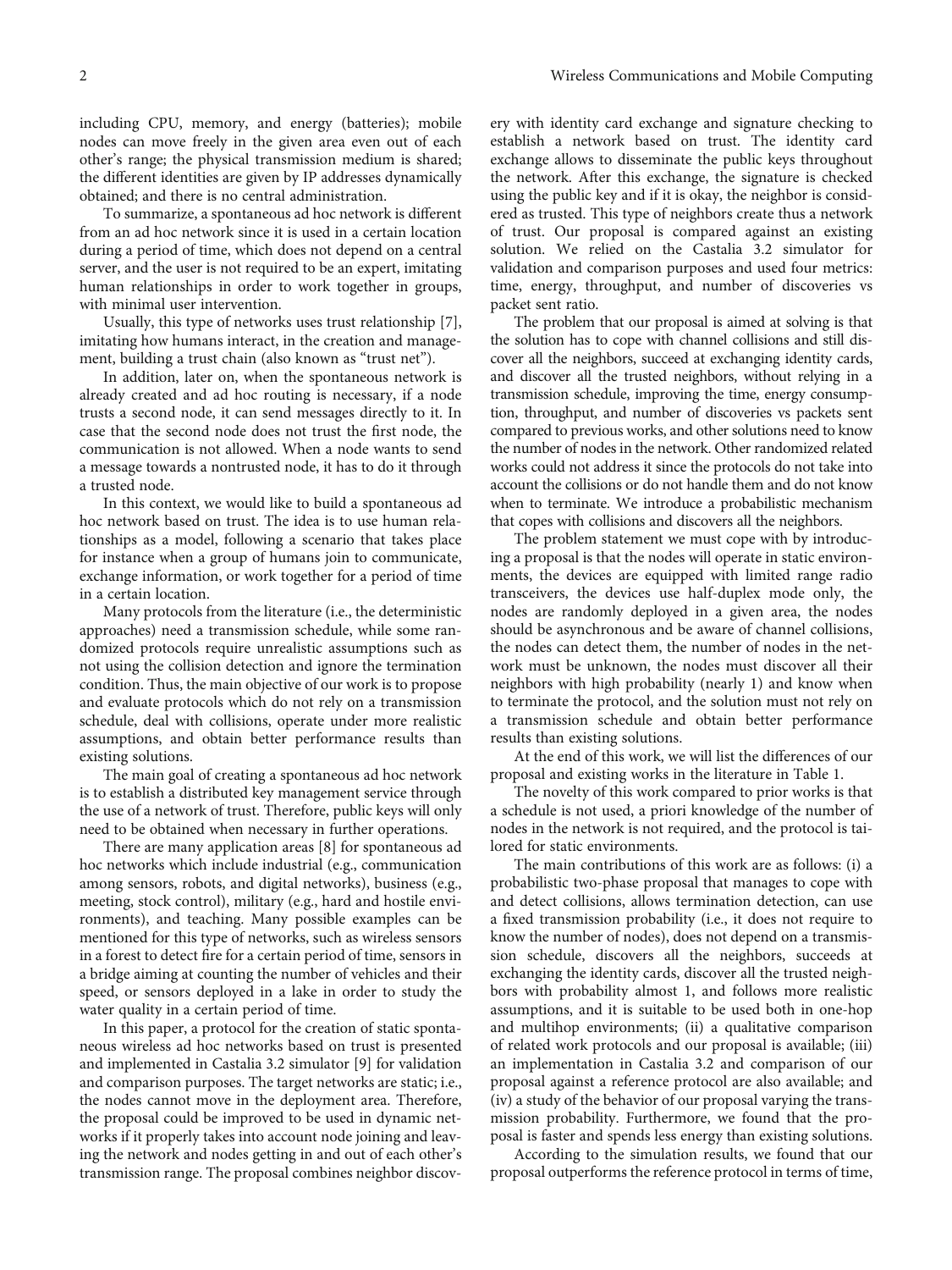<span id="page-2-0"></span>

|                                                                 | $[16]$         | $[17]$         | $[18]$                  | $[19]$               | $[20]$         | $[21]$         | $[22]$    | $[13]$               | $[23]$         | Proposal       |
|-----------------------------------------------------------------|----------------|----------------|-------------------------|----------------------|----------------|----------------|-----------|----------------------|----------------|----------------|
| <b>IoTs</b>                                                     | Yes            | No             | No                      | No                   | N <sub>o</sub> | No             | No        | No                   | No             | No             |
| Cloud network                                                   | N <sub>o</sub> | Yes            | No                      | No                   | No             | No             | No        | N <sub>o</sub>       | No             | No             |
| Call to network goes to a web<br>server connected to IP cloud   | Yes            | No             | No                      | No                   | N <sub>o</sub> | No             | No        | No                   | No             | No             |
| Mobile network                                                  | N <sub>o</sub> | Yes            | No                      | Yes                  | Yes            | Yes            | Yes       | Yes                  | Yes            | No             |
| Spontaneous wireless ad hoc<br>networks                         | Yes            | Yes            | Yes                     | Yes                  | Yes            | Yes            | Yes       | Yes                  | Yes            | Yes            |
| Create network                                                  | Yes            | Yes            | Yes                     | Yes                  | Yes            | Yes            | Yes       | Yes                  | Yes            | Yes            |
| Manages network                                                 | Yes            | Yes            | Yes                     | Yes                  | Yes            | Yes            | Yes       | Yes                  | No             | N <sub>o</sub> |
| Create resources                                                | No             | Yes            | N <sub>o</sub>          | Yes                  | Yes            | Yes            | Yes       | Yes                  | Yes            | N <sub>o</sub> |
| Share secure data                                               | N <sub>o</sub> | N <sub>o</sub> | N <sub>o</sub>          | Yes                  | Yes            | N <sub>o</sub> | Yes       | Yes                  | Yes            | N <sub>o</sub> |
| Share services and resources                                    | N <sub>o</sub> | Yes            | N <sub>o</sub>          | Yes                  | Yes            | Yes            | Yes       | Yes                  | Yes            | N <sub>o</sub> |
| Offer secure services                                           | N <sub>o</sub> | Yes            | N <sub>o</sub>          | Yes                  | Yes            | Yes            | Yes       | Yes                  | Yes            | No             |
| Developed prototype                                             | Yes            | Yes            | Java (J2ME)<br>with KVM | No                   | No             | No             | No        | No                   | No             | No             |
| Real deployment                                                 | No             | No             | Mobile<br>Nokia E65     | No                   | No             | No             | No        | No                   | N <sub>o</sub> | No             |
| Devices with limited resources                                  | Yes            | No             | Yes                     | Yes                  | Yes            | No             | Yes       | Yes                  | Yes            | Yes            |
| Heterogeneous systems (different<br>devices)                    | Yes            | No             | Yes                     | No                   | Yes            | Yes            | Yes       | Yes                  | Yes            | Yes            |
| Communities with low resources                                  | Yes            | No             | N <sub>o</sub>          | N <sub>o</sub>       | No             | No             | No        | N <sub>o</sub>       | No             | No             |
| Device with unique identity                                     | Yes            | Yes            | Yes                     | Yes                  | Yes            | Yes            | Yes       | Yes                  | Yes            | Yes            |
| Community with unique group<br>identity                         | Yes            | No             | N <sub>o</sub>          | No                   | N <sub>o</sub> | No             | No        | No                   | No             | N <sub>o</sub> |
| Simulation                                                      | Castalia/OPNET | Castalia       | Yes                     | N <sub>o</sub>       | No             | No             | No        | No                   | No             | Castalia       |
| Neighbor discovery phase                                        | Yes            | Yes            | N <sub>o</sub>          | N <sub>o</sub>       | No             | No             | No        | No                   | No             | No             |
| Neighbor threshold                                              | Yes            | Yes            | No                      | No                   | N <sub>0</sub> | No             | No        | No                   | No             | N <sub>o</sub> |
| Neighbor card list                                              | Yes            | Yes            | Yes                     | Yes                  | Yes            | Yes            | No        | N <sub>o</sub>       | No             | Yes            |
| Identity card                                                   | Yes            | Yes            | Yes                     | Yes                  | Yes            | Yes            | Yes       | Yes                  | Yes            | Yes            |
| Public-private key pair                                         | Yes            | Yes            | Yes                     | Yes                  | Yes            | Yes            | Yes       | Yes                  | Yes            | Yes            |
| Certificate signed by private key                               | Yes            | Yes            | Yes                     | $\operatorname{Yes}$ | Yes            | Yes            | Yes       | Yes                  | Yes            | No             |
| Identity card exchange                                          | Yes            | Yes            | Yes                     | Yes                  | Yes            | Yes            | Yes       | Yes                  | Yes            | Yes            |
| Summary function hash                                           | Yes            | Sha-1          | Sha-1                   | Yes                  | Yes            | SHA-1          | SHA-<br>1 | SHA-<br>$\mathbf{1}$ | SHA-1          | No             |
| Local repository of public key<br>certificates and trust values | No             | Yes            | Yes                     | No                   | No             | Yes            | No        | No                   | No             | Yes            |
| Minimal user interaction (user-<br>friendly application)        | Yes            | Yes            | Yes                     |                      | Yes Yes        | Yes            | Yes       | Yes                  | Yes            | Yes            |
| Users not experts                                               | Yes            | Yes            | Yes                     | Yes                  | Yes            | Yes            | Yes       | Yes                  | Yes            | Yes            |
| Authentication phase                                            | $\rm No$       | No             | No                      | Yes                  | Yes            | Yes            | Yes       | Yes                  | No             | Yes            |
| Preauthentication phase                                         | Yes            | No             | No                      | $\rm No$             | No             | No             | No        | No                   | No             | No             |
| Trust established by a user                                     | Yes            | Yes            | Yes                     | $\operatorname{Yes}$ | Yes            | Yes            | Yes       | Yes                  | Yes            | $\rm No$       |
| Trust established automatically                                 | Yes            | No             | No                      | $\rm No$             | No             | No             | Yes       | Yes                  | Yes            | Yes            |
| Preauthentication user decides<br>trust level                   | Yes            | No             | No                      | No                   | No             | No             | No        | No                   | No             | No             |
| Trust chain                                                     | Yes            | Yes            | Yes                     | Yes                  | Yes            | Yes            | Yes       | Yes                  | Yes            | Yes            |
| Ranges of trust                                                 | Yes            | No             | No                      | $\rm No$             | No             | No             | No        | No                   | $\rm No$       | No             |
| Only two trust levels                                           | No             | Yes            | Yes                     | Yes                  | Yes            | Yes            | Yes       | Yes                  | Yes            | Yes            |
| Changing trust values                                           | Yes            | No             | Yes                     | No                   | Yes            | Yes            | Yes       | No                   | No             | No             |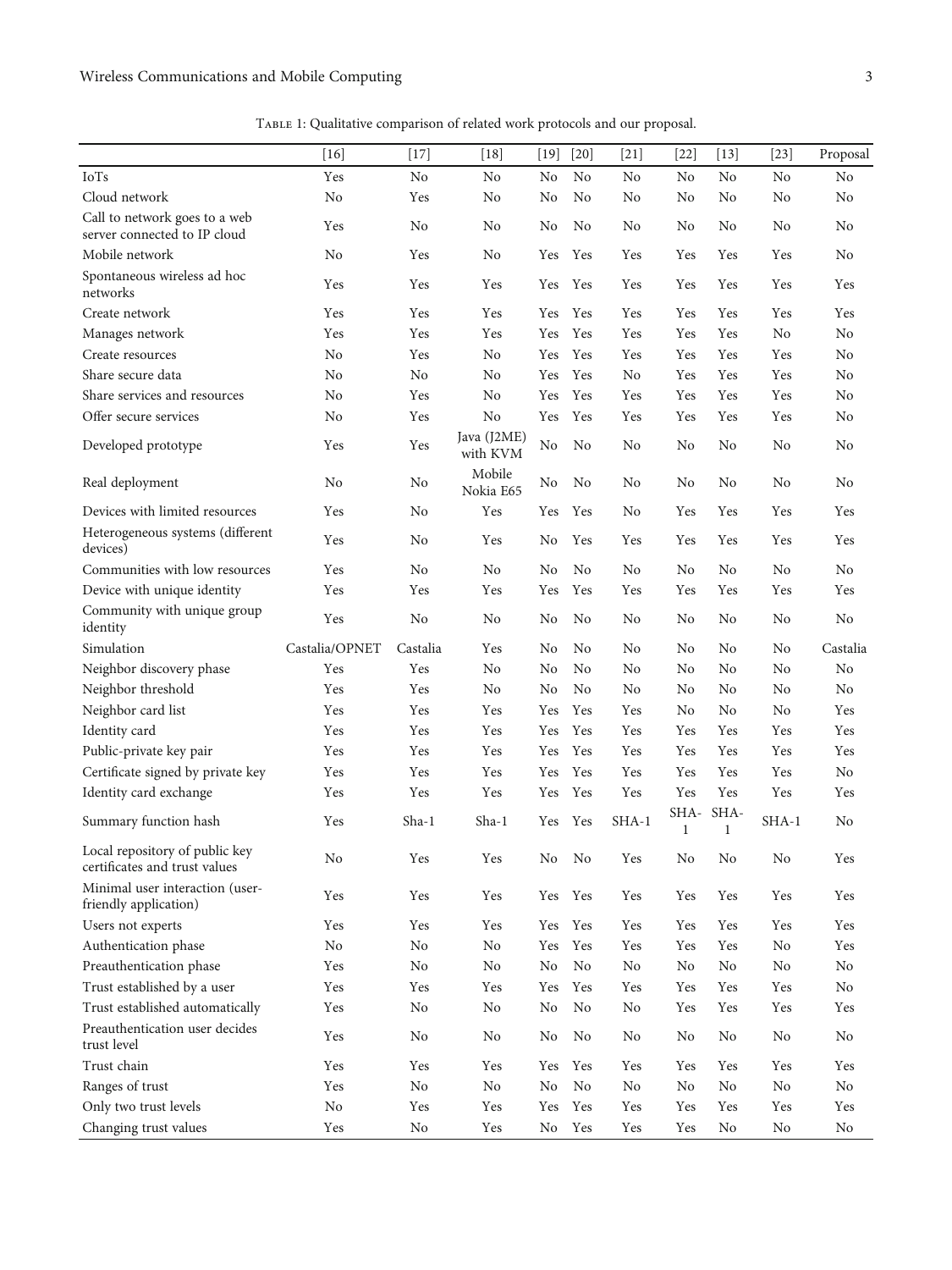TABLE 1: Continued.

|                                                               | $[16]$         | $[17]$         | $[18]$     | $[19]$         | $[20]$         | $[21]$         | $[22]$         | $[13]$         | $[23]$         | Proposal       |
|---------------------------------------------------------------|----------------|----------------|------------|----------------|----------------|----------------|----------------|----------------|----------------|----------------|
| Trust modifiable based on<br>behavior                         | Yes            | No             | Yes        | N <sub>0</sub> | Yes            | Yes            | Yes            | No             | N <sub>o</sub> | N <sub>0</sub> |
| Can also stop trusting                                        | No             | No             | No         | No             | No             | Yes            | Yes            | Yes            | N <sub>o</sub> | No             |
| Public keys obtained through<br>network of trust              | Yes            | Yes            | Yes        | Yes            | Yes            | Yes            | Yes            | Yes            | Yes            | Yes            |
| Distributed administration service<br>through trusted network | Yes            | Yes            | Yes        | <b>Yes</b>     | Yes            | Yes            | Yes            | Yes            | Yes            | Yes            |
| Public key infrastructure                                     | Yes            | Yes            | Yes        | Yes            | Yes            | Yes            | Yes            | Yes            | Yes            | Yes            |
| Each node acts as client/server                               | Yes            | Yes            | Yes        | No             | N <sub>o</sub> | Yes            | No             | Yes            | N <sub>o</sub> | N <sub>o</sub> |
| Nodes join and leave network at<br>will at any time           | Yes            | Yes            | Yes        | Yes            | Yes            | Yes            | Yes            | Yes            | Yes            | No             |
| First node creates and sets up the<br>network                 | No             | No             | Yes        | No             | Yes            | No             | Yes            | Yes            | Yes            | No             |
| Internet access to all nodes                                  | Yes            | Yes            | No         | No             | Yes            | Yes            | No             | No             | No             | N <sub>o</sub> |
| Share many Internet services                                  | N <sub>o</sub> | Yes            | No         | No             | Yes            | No             | No             | No             | No             | N <sub>o</sub> |
| Collaborate within                                            | Yes            | Yes            | No         | No             | Yes            | Yes            | No             | No             | No             | N <sub>o</sub> |
| Intranet/Internet                                             |                |                |            |                |                |                |                |                |                |                |
| Distributed networks                                          | Yes            | Yes            | Yes        | Yes            | Yes            | Yes            | Yes            | Yes            | Yes            | Yes            |
| Central administration                                        | N <sub>o</sub> | No             | No         | No             | N <sub>o</sub> | N <sub>o</sub> | N <sub>o</sub> | N <sub>o</sub> | N <sub>o</sub> | N <sub>o</sub> |
| Independent networks                                          | No             | No             | No         | No             | Yes            | Yes            | Yes            | Yes            | Yes            | Yes            |
| Self-configured network                                       | No             | N <sub>o</sub> | Yes        | Yes            | Yes            | Yes            | Yes            | N <sub>o</sub> | Yes            | Yes            |
| Trust value based on human<br>relations                       | Yes            | Yes            | Yes        | Yes            | Yes            | Yes            | Yes            | Yes            | Yes            | Yes            |
| Devices similar behavior to<br>human relationships            | Yes            | Yes            | Yes        | Yes            | Yes            | Yes            | Yes            | Yes            | Yes            | Yes            |
| Predistribution key algorithm                                 | N <sub>o</sub> | No             | No         | Yes            | No             | No             | N <sub>0</sub> | N <sub>0</sub> | N <sub>o</sub> | No             |
| Symmetric key encryption                                      | N <sub>o</sub> | <b>AES</b>     | <b>AES</b> | <b>AES</b>     | Yes            | <b>AES</b>     | Yes            | <b>AES</b>     | <b>AES</b>     | No             |
| Asymmetric key encryption                                     | No             | RSA/ECC        | RSA/ECC    | Yes            |                | Yes RSA/ECC    | Yes            | <b>RSA</b>     | RSA/ECC        | No             |
| Cryptography suitable for low-<br>power devices               | No             | N <sub>o</sub> | No         | No             | N <sub>o</sub> | Yes            | Yes            | Yes            | Yes            | No             |
| Session key                                                   | N <sub>o</sub> | Yes            | Yes        | No             | Yes            | Yes            | Yes            | Yes            | Yes            | No             |
| Distributed CA (each node CA)                                 | Yes            | Yes            | Yes        | Yes            | Yes            | Yes            | Yes            | Yes            | Yes            | Yes            |
| Distributed name service                                      | No             | No             | No         | No.            | No             | Yes            | No             | No             | No             | No             |
| The CA for a node any of the<br>trusted nodes                 | YES            | Yes            | Yes        | <b>Yes</b>     | Yes            | Yes            | <b>Yes</b>     | Yes            | Yes            | Yes            |
| Trust relationship can be<br>asymmetric                       | No             | No             | No         | No             | No             | Yes            | Yes            | Yes            | No             | No             |
| Trust based on physical proximity<br>(first visual contact)   | Yes            | No             | Yes        | Yes            | Yes            | Yes            | Yes            | Yes            | Yes            | No             |
| Unique IP address assignment                                  | Yes            | Yes            | Yes        | Yes            | Yes            | Yes            | Yes            | Yes            | Yes            | No             |
| Detect existence of duplicated IP<br>addresses                | Yes            | No             | Yes        | Yes            | No             | Yes            | No             | Yes            | Yes            | No             |
| Addresses obtained dynamically                                | No             | Yes            | No         | No             | No             | No             | Yes            | Yes            | Yes            | No             |
| Authenticate using IP addresses                               | No             | No             | Yes        | $\rm No$       | No             | No             | No             | Yes            | Yes            | No             |
| Authentication exchanging keys                                | No             | No             | No         | Yes            | No             | Yes            | Yes            | Yes            | Yes            | Yes            |
| Authorization exchanging keys                                 | N <sub>o</sub> | No             | No         | Yes            | No             | Yes            | Yes            | Yes            | Yes            | No             |
| Key management                                                | Yes            | Yes            | Yes        | Yes            | Yes            | Yes            | Yes            | Yes            | Yes            | Yes            |
| Initial exchange of data/keys                                 | No             | No             | No         | Yes            | Yes            | Yes            | Yes            | Yes            | Yes            | Yes            |
| Exchange secret keys to encrypt<br>data                       | No             | $\rm No$       | $\rm No$   | Yes            | Yes            | Yes            | Yes            | Yes            | Yes            | No             |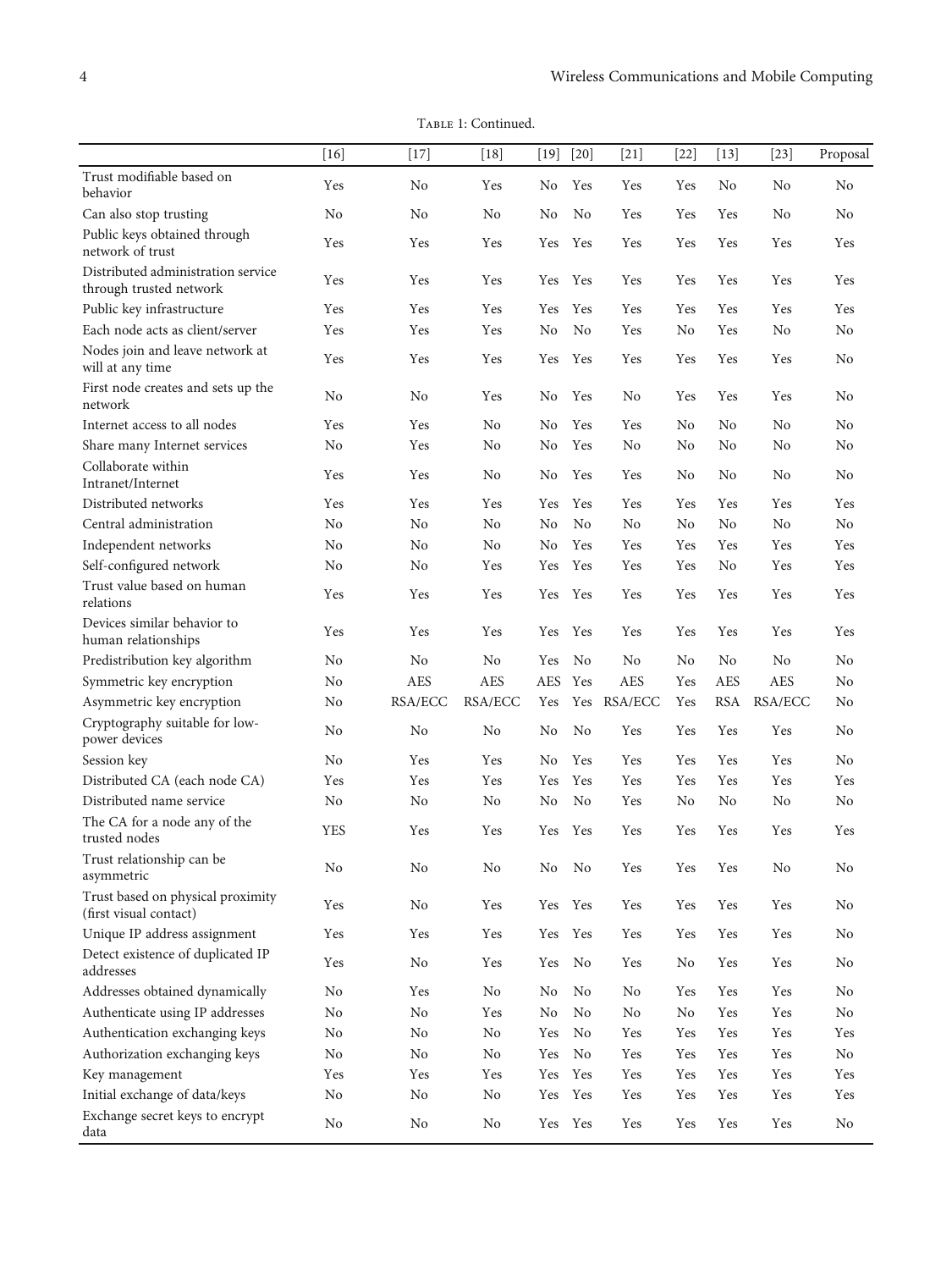Table 1: Continued.

|                                                                      | $[16]$         | $[17]$ | $[18]$         | $[19]$         | $[20]$         | $[21]$ | [22]           | $[13]$         | $[23]$         | Proposal |
|----------------------------------------------------------------------|----------------|--------|----------------|----------------|----------------|--------|----------------|----------------|----------------|----------|
| Each node requests services from<br>its trusted nodes                | N <sub>o</sub> | No     | N <sub>o</sub> | Yes            | N <sub>0</sub> | Yes    | Yes            | No             | Yes            | No       |
| Groups work in a collaborative<br>way for the network maintenance    | Yes            | No     | No             | N <sub>0</sub> | N <sub>0</sub> | Yes    | Yes            | Yes            | Yes            | No       |
| Just one node is required to be<br>connected to the Internet         | Yes            | Yes    | N <sub>o</sub> | No             | Yes            | Yes    | No             | No             | No             | No       |
| More than one node can be<br>connected to provide Internet<br>access | Yes            | No     | N <sub>o</sub> | No             | Yes            | Yes    | N <sub>0</sub> | No             | No             | No       |
| Connection shared if one user has<br>Internet connection             | Yes            | Yes    | No             | No.            | Yes            | Yes    | No             | No             | No             | No       |
| Access to the WWW if one user<br>has Internet connection             | Yes            | No     | No             | No.            | Yes            | Yes    | No             | No             | N <sub>o</sub> | No       |
| Best nodes carry out<br>communications through the<br>Internet       | Yes            | No     | No             | No.            | Yes            | Yes    | No             | No             | No             | No       |
| Services shared using TCP<br>connections                             | N <sub>0</sub> | No     | Yes            | No             | N <sub>0</sub> | No     | No             | No             | No             | No       |
| TCP/IP protocols                                                     | Yes            | No     | N <sub>o</sub> | No             | N <sub>0</sub> | No     | No             | No             | No             | No       |
| Network built using IEEE<br>802.11 <sub>b/g</sub>                    | No             | No     | Yes            | No             | No             | No     | No             | Yes            | Yes            | No       |
| Authentication through Bluetooth<br>or ZigBee                        | No             | No     | Yes            | Yes            | N <sub>o</sub> | No     | Yes            | Yes            | Yes            | Yes      |
| Based on social networks                                             | Yes            | No     | N <sub>0</sub> | No             | N <sub>0</sub> | No     | No             | N <sub>0</sub> | No             | Yes      |
| Intrusion detection technique                                        | No             | No     | N <sub>o</sub> | Yes            | Yes            | No     | No             | Yes            | No             | No       |
| Caching technique to avoid<br>overload of the nodes                  | No             | No     | No             | N <sub>0</sub> | Yes            | No     | No             | No             | No             | No       |

energy consumption, and discoveries vs packet sent ratio in a one-hop setting, whereas it outperforms the reference protocol regarding all 4 metrics, i.e., time, energy consumption, throughput, and discoveries vs packet sent ratio, in multihop environments. We also focused on the evaluation of our proposal by varying the transmission probability and demonstrated that the proposal does not require to know the number of nodes when a fixed transmission probability is set, providing good results.

A list of key concepts and their definitions is provided at the end of this paper.

The rest of the paper is organized as follows: a brief related work can be found in Section 2. Our proposal, assumptions, and model are presented in Section [3.](#page-7-0) An overview of the reference protocol, the simulation setup, and the simulation results are shown and discussed in Section [4.](#page-10-0) A qualitative comparison of protocols and our proposal takes place in Section [5](#page-15-0). Some concluding remarks are made in Section [6](#page-17-0). Finally, an appendix which includes the definition of the main key concepts is available in the appendix.

#### 2. Related Work

There are many works related to spontaneous networks in the literature. Next, we will describe some of them.

Authors explain in [[1\]](#page-18-0) the difference between ad hoc networks and spontaneous networks. They identify 5 key challenges introduced by the environment of spontaneous networks. One of the main points that make a difference between a spontaneous network and fixed or mobile networks is that they make easy the integration of services and devices, fixing new services and configuration parameters of devices. They must be carried out without the user intervention or interference in the network operation. The bad operation or failure in one of the devices or services does not compromise the feasibility of the community.

In [\[10\]](#page-18-0), the authors proposed SCOPE: a prototype for spontaneous P2P social networks. Below the network layer, SCOPE follows the 802.11 ad hoc mode and it does not need infrastructure. SCOPE follows the hierarchical P2P model. Some nodes with higher calculation capacity become supernodes. The supernodes form an overlay and provide the distributed data management system for the P2P social network. The client nodes connect with supernodes and rely on them to share their contents or access the shared information.

A method to join spontaneous networks is proposed in [\[11\]](#page-18-0). The authors present a proposal to implicit join spontaneous networks following a group mobility mode. The routing protocol between cells avoids bottle necks in the links. Some hierarchical routing protocols are based on the election of a cluster-head cell (or reference point node).

Some examples about IoTs (Internet of Things) can be found in the HP Labs CeNSE project [[12](#page-18-0)]. The authors focus on the deployment of a worldwide sensor network to create a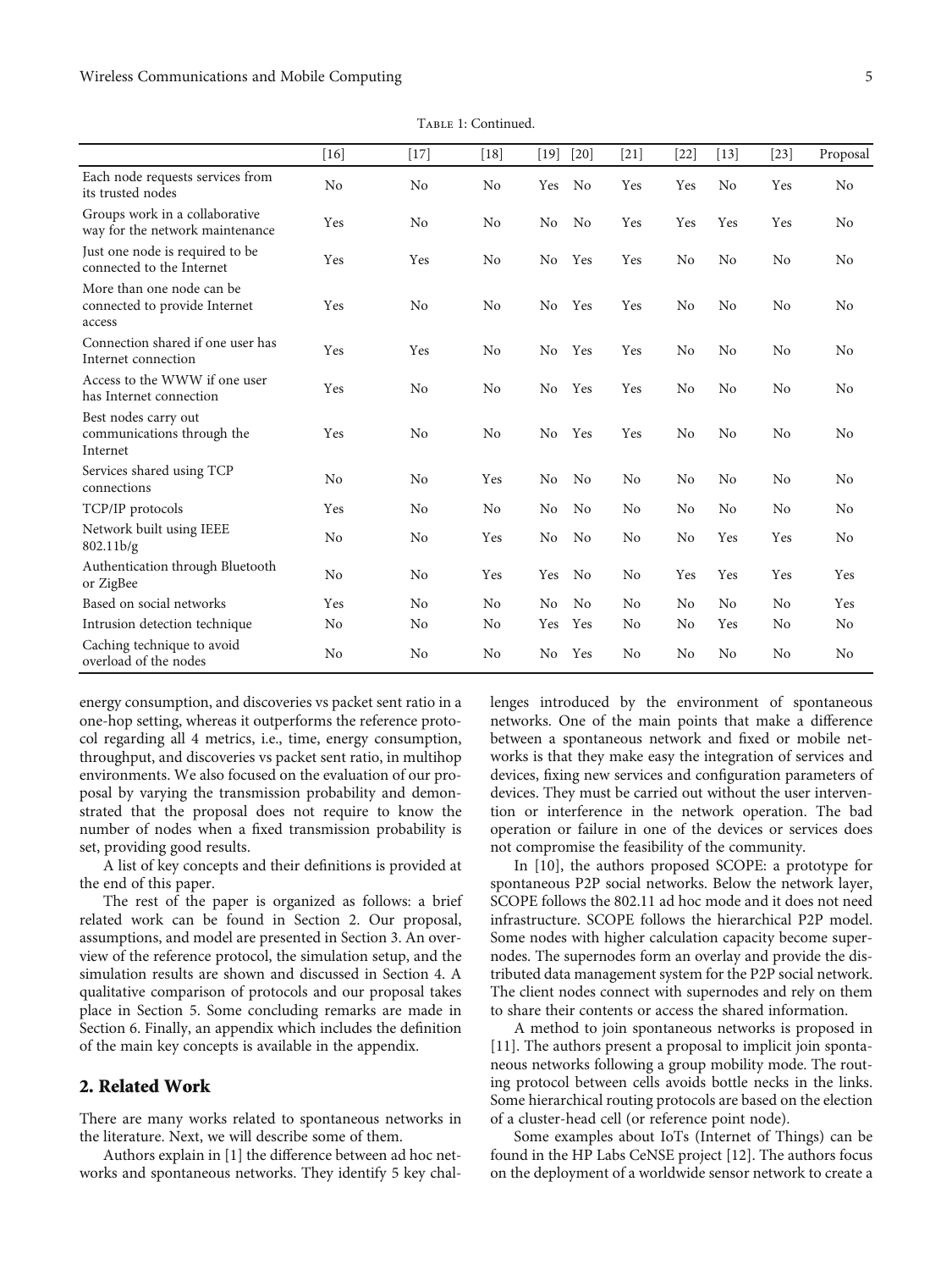"central nervous system for the Earth." They also center on the "A Smarter Planet" project, a strategy developed by IBM that considers the sensors as fundamental basis in smart systems of water management and smart cities.

A complete secure protocol for spontaneous wireless ad hoc networks, based on the trust between collaborating nodes, is presented in [[13](#page-19-0)]. It uses symmetric encryption AES, while asymmetric key scheme uses RSA, for distributed user authentication. It is designed to be used in mobile devices with limited resources and requires limited memory space and energy. It provides an intrusion detection mechanism, used to detect the nodes which can be attackers. An authenticated user can display the nodes, update the information, process an authentication request, reply to an information request, send data to one node, or leave the network.

In [\[14\]](#page-19-0), the authors focus on a specific challenge: the current connectivity model between the WSN (wireless sensor network) and Internet. The authors try to answer if the sensor nodes should delegate all the communications of the Internet to a set of central management systems or if they should convert into first-class citizens of the Internet implementing the entire TCP/IP stack as well as other standards as web services.

A review on a secure protocol for spontaneous wireless ad hoc networks is presented in [\[15\]](#page-19-0), focusing on devices with limited resources. According to the protocol, services and resources can be exchanged. Security for this type of networks uses hybrid symmetric/asymmetric key management scheme to exchange the data, identity cards are encrypted before the exchange, and symmetric key scheme is used to encrypt the data. The symmetric key cryptography scheme uses AES algorithm. Certificate exchange will be encrypted by using asymmetric key cryptography scheme ECC algorithm because of its better results. Trust is formed by visual contact or by an authentication procedure using a session key.

In [\[16\]](#page-19-0), a secure spontaneous wireless ad hoc network creation protocol to access the IoTs, based on direct P2P interaction and communities, is presented, and it is used by different types of devices with limited resources. The protocol is aimed at improving the communication within the Intranet and on the Internet and integration among different low-resource communities. This protocol allows users to securely access to the WWW by shared Internet connection between communities through a single or several nodes that use TCP/IP. Simulations have been performed using the Castalia simulator. In the experiments, a web server connected to an IP cloud simulates Internet behavior and different spontaneous networks are also connected up to this IP cloud. According to the simulation results, a 61% improvement is obtained against a conventional architecture; the traffic is more stable and displays fewer fluctuations. Finally, a prototype is available in [\[16\]](#page-19-0).

A spontaneous mobile ad hoc cloud computing network creation protocol is presented in [[17](#page-19-0)], to share computing resources and applications. A distributed CA service is proposed. The security management is based on a public key infrastructure for user authentication, in which each user maintains a local repository of public key certificates and their trust values. The proposal uses a summary SHA-1; an

asymmetric key encryption scheme uses RSA and ECC, mainly used in the user authentication process. Symmetric key encryption uses the AES algorithm and is used as a session key. Bluetooth is used in the authentication process. Simulation results have been obtained using the Castalia 2 simulator, achieving good efficiency and performance even with a high number of nodes. A prototype has been implemented to simulate the creation of a mobile cloud computing system using a spontaneous ad hoc network.

A secure self-configured protocol [[18](#page-19-0)] for distributed and decentralized spontaneous wireless ad hoc network creation and management is presented and focuses on low-power devices. When a new node joins the network, it uses an identity card, hash SHA-1, and certificate. The AES algorithm has been chosen for symmetric encryption scheme. On the other hand, ECC and RSA have been used for asymmetric encryption scheme. Further, when the network has been created, services are shared by means of TCP connections using IEEE 802.11b/g technology. Bluetooth or ZigBee allows authentication of nodes when they join the network. A prototype has been developed using Java (J2ME) programming. A real deployment in a mobile device Nokia E65 performing a spontaneous network is available. Several tests have been carried out to validate the protocol operation and compare the protocol with other spontaneous ad hoc network protocols. The response times obtained are suitable for its use in real environments, even when devices have limited resources. Authors found that storage and volatile memory needs are quite low and the protocol can be used in regular resourceconstrained devices.

A secure completely self-configured protocol [\[19\]](#page-19-0) for the creation of spontaneous wireless ad hoc networks is presented. It uses a predistribution key based on user trust in order to exchange initial data and the secret keys; it shares services and resources and focuses on devices with limited resources. A user can create its own resources, or it can request them from its neighbors. To achieve node authentication, key exchange mechanism is required. In the network creation, the first step takes place when a new node joins the network and exchanges identity cards. Then, a service accessing phase takes place. Finally, a trust chain is formed. Furthermore, the proposal uses the AES algorithm for a symmetric encryption scheme and an asymmetric scheme. According to the simulation results, execution times and energy consumption can be improved by this protocol. Moreover, a remarkable advantage is that authors present an intrusion detection technique.

A complete self-configured secure symmetric key protocol [[20](#page-19-0)] for independent and decentralized spontaneous mobile wireless ad hoc network creation and management is presented. It is aimed at improving communication and integration between different study centers of low-resource communities. This protocol is used to share resources and many Internet services to the whole network, where only one node is connected to the Internet. An intrusion detection scheme for joining members is used. This proposal uses asymmetric cryptography for device identification and symmetric cryptography to share session keys. In a joining step, the system handles the identity cards and certificates. Public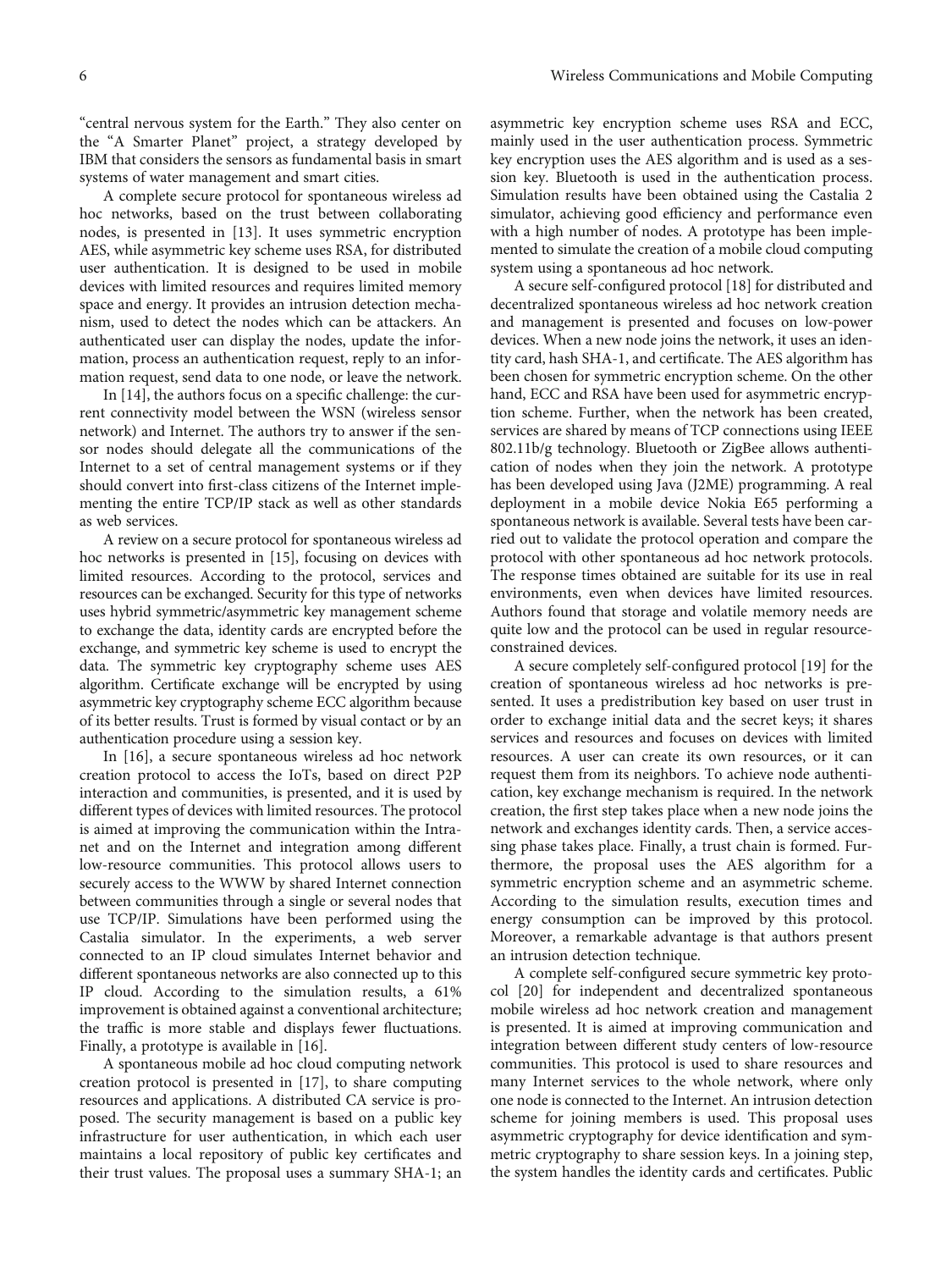key infrastructure is carried out, and the public key is used as a session key. Devices must collaborate within the Intranet or on the Internet. The connection can be shared, and the first node in the network will provide access to the WWW if it has Internet connection. However, for the Internet access, there could be more than one node and each node can share different services. The authors in [[20](#page-19-0)] show the design and simulation of a model that lets optimal spontaneous network access by using a caching mechanism. An analytical proposal, a validation through simulations and comparison with regular architectures and the most similar protocols from the literature, is available in [[20](#page-19-0)].

A complete self-configured security based on user trust protocol [\[21\]](#page-19-0) for distributed and decentralized spontaneous mobile wireless ad hoc network creation and management is presented. This protocol allows to share services and resources; key exchange mechanisms for node authorization and user authentication are provided to achieve a reliable communication. In a node joining step, the protocol uses identity cards, certificates, and hash SHA-1. The first node in the network creates the network and a casual session key. Symmetric encryption uses the AES algorithm to share session keys, being the execution times and energy consumption in cryptography procedures suitable for low-power devices. The asymmetric key encryption schemes ECC and RSA are used for device identification. Nodes must collaborate within Intranet or on the Internet. Access to WWW is available if one user has Internet connection. However, there could be more than one node for Internet access, where each node could share different services.

A complete self-configured secure light-weight protocol [\[22](#page-19-0)] for spontaneous wireless networks is presented. It uses a hybrid symmetric/asymmetric scheme and trust between users to exchange the session key and the keys to cypher the data. It is able to create the network and share secure services and resources to be used in devices with limited resources. The response times obtained are suitable to be used in real environments, and the storage and volatile memory required are quite low.

A self-configured secure protocol [\[23](#page-19-0)] for the creation of spontaneous ad hoc networks is presented. It uses a hybrid symmetric/asymmetric scheme and trust between users to exchange data. Secret keys are shared to encrypt the transmitting data. It may be used in devices with limited resources. The protocol allows to share resources and services in the network, and trust is achieved by only zero and first-level nodes. Certificates for every node that joins the network are obtained from a trusted node, and they are used to communicate with other nodes. A signature method is aimed at protecting against repudiation attack.

A secure self-configured protocol [[24](#page-19-0)] to create and manage distributed and decentralized spontaneous network for data distribution and resources and services sharing among the users can be found. The protocol allows devices of different types to join and leave the network any time. A trust network can be built to obtain a distributed CA between the users that trust a new user. Asymmetric cryptography (RSA) and symmetric cryptography (AES) to exchange session keys are provided, each device has a public-private key pair for device identification, and there are no anonymous users. A summary SHA-1 is used to create a signature. Trust level, i.e., either trust or not trust, is established by looking physically, and it can change depending on node's behavior, even stop trusting. Simulation results have been obtained through NS-2 to validate the protocol, regarding packet delivery ratio, throughput, and average energy consumption.

EESCSP (energy efficiency secure protocol) [\[25\]](#page-19-0) for selfconfigured spontaneous network creation and management is based on face to face trust establishment between joining an authenticating nodes, providing total security. It provides security while joining and accessing the services and resources into the network without Internet connection using trust level establishment mechanisms which will be secure, and the target is to nonexpert users. Users may join or leave the network. The protocol is aimed at saving the energy of nodes at the time of joining new node. RSA asymmetric encryption algorithm is used for authentication while AES symmetric key algorithm is used for communication and the session key to cypher messages. Certificates are created by summary SHA-1. The protocol can build a trusted network to obtain the distributed CA and uses laptops as mobile devices for creation and management performing integration automatically with little user intervention. An implementation in Java 1.6 or above on Windows 7 which creates a spontaneous wireless LAN using Wi-Fi technique instead of using Bluetooth among laptops is available. SPSNC (Secure Protocol for Spontaneous Network Creation) is compared with the proposed energy-efficient secure protocol (SPSNC-EE), regarding latency, packet hop count, and packet delivery rate resulting higher values for SPSNC-EE in all 3 metrics.

An enhanced distributed, lightweight, secure, and autonomous protocol [\[26\]](#page-19-0) for the creation, communication, and management of spontaneous wireless ad hoc networks which uses a hybrid symmetric/asymmetric scheme and the trust between users in order to exchange the initial data and the secret keys is proposed. It is based on a social network imitating the behavior of human relationships, trust is based on the first visual contact between users, it is tailored for devices with limited resources, and it provides user-friendly security. A shared single secret key is used to create a communication crypto net to authenticate the holder as part of the secure group. The protocol allows to share resources and services securely. Asymmetric cryptography is provided in which each device has a public-private key pair for device identification, while symmetric cryptography is used to exchange session keys between nodes and encrypt the data using the shared session key. Identity cards are shared using cryptography algorithm. Malicious user revocation is also performed providing enhanced security. An implementation through NS-2 simulator is available, obtaining results in terms of normalized routing overhead, throughput, packet delivery ratio, and average delay, both for the protocol with revocation and without revocation, concluding that the protocol performs better with revocation method than without revocation.

A complete independent self-configured decentralized and distributed secure network creation protocol [\[8\]](#page-18-0) for spontaneous wireless ad hoc networks which uses a hybrid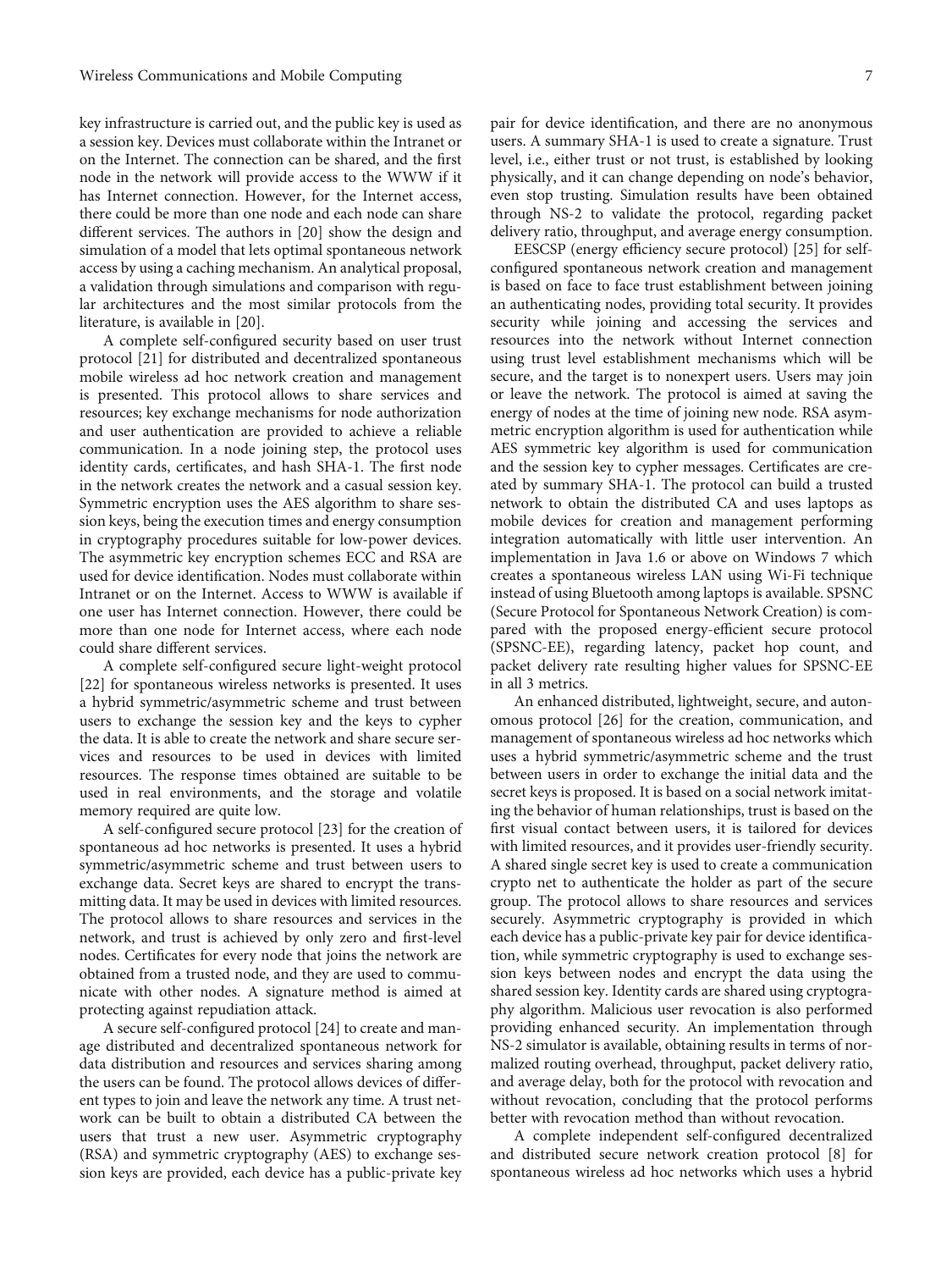<span id="page-7-0"></span>public-private key scheme and the trust between users in order to exchange the initial data and to exchange the secret keys that will be used to encrypt the data is presented. Network creation, communication, and management communication intrusion detection are available. It allows userfriendly operation, tailored for different devices and creating the network and sharing secure services and resources. The proposal is aimed at improving the communication and integration between different study centers of low-resource communities. Asymmetric cryptography (RSA) is used for device identification and authentication, and symmetric cryptography (AES) to share session keys between nodes. Authors focus on intrusion detection using signature detection technique to trace the intruders. Session key is revoked periodically to avoid network flooding. An implementation is available in order to test the protocol and compare with other spontaneous ad hoc network protocols. According to the results, the average delay in the proposal is better than that in regular architecture.

A complete self-configured secure protocol [\[27\]](#page-19-0) for decentralized and distributed spontaneous wireless ad hoc networks which uses a hybrid public-private key scheme and the trust between users in order to exchange the initial data and to exchange the secret keys is presented. Its target is devices with limited memory space and limited energy. It allows to share secure services and resources and secured data distribution among authorized users in a user-friendly way. Symmetric key is used as session key to encrypt the message for AES, whereas an asymmetric key is used for user authentication and session key distribution process for RSA. Intrusion detection system is available for detecting different types of attacks, to protect the network, analyze, and find out intrusions. An implementation to test the protocol and compare with other spontaneous ad hoc network protocols. Minimal involvement of the user is required to configure the device mainly to establish trust. The protocol also performs session key revocation to avoid network flooding.

A complete self-configured lightweight secure protocol [\[28\]](#page-19-0) for distributed and decentralized spontaneous wireless ad hoc networks uses a hybrid symmetric/asymmetric scheme, with little intervention from the user and the integration of different devices, in order to create and manage such networks and share data in devices with limited resources. A user without advanced technical knowledge can set up and participate in a spontaneous network, and the protocol provides userfriendliness. IP addresses identify each node, secure services are shared using TCP connections, and the network is built using IEEE 802.11b/g technology to share resources. Bluetooth allows authentication of nodes when they join the network. Session key revocation and intrusion detection mechanisms are also available. An implementation using J2ME and a fast virtual machine KVM is provided. The implementation of communication protocols is done over both Wi-Fi and Bluetooth. Crypto, i.e., a Bouncy Castle Lightweight API solution, has been selected since it provides a lightweight cryptographic open-source API. As for the results, the response times obtained are suitable to be used in real environments, whereas storage and volatile memory needs are quite low and the protocol can be used in regular resource-constrained devices.

The protocol in [[29](#page-19-0)] creates a secure spontaneous ad hoc network used by different devices and allows the nodes to use the available services. After the creation, the nodes are clustered and a cluster head is assigned for each cluster. When a node in a cluster needs to access a service, a method is used to find and acquire the best available quality service from other nodes that have used service. These nodes provide information such as delay and transmission rate. Based on these information, trust value will be calculated for those nodes, and taking into account these trust values, the nodes that need service decide from which node the service must be accessed. When a node providing service moves to another cluster, service history management provides information about the migrated node. Node joining depends on the identity card, and the trust level is established by looking physically. A randomly created session key is distributed to all the nodes in the network. The service used in this proposal is file transmission. When the current cluster head's battery power level fails below a predetermined threshold or serves for a predetermined period of time, it broadcasts (within the cluster) a new election message. All the nodes then vote for a new cluster head, and the cluster head decides the winner based on simple majority. Experimental results have been obtained for comparison purposes. According to the percentage in which the nodes can access the quality service, the proposal is better than the existing system. In terms of the overhead vs number of nodes, the proposal has less overhead compared to the existing system.

In [\[30\]](#page-19-0), two randomized neighbor discovery protocols for static multihop wireless ad hoc networks, known as CDH and CDPRR, which are based on collision detection, are presented. Simulations through Castalia 3.2 have been performed to compare both protocols against two randomized protocols from the literature, i.e., PRR [[31](#page-19-0)] and Hello [[5](#page-18-0)]. According to the results obtained through simulation, CDH and CDPRR outperform both Hello and PRR protocols in the presence of collisions regarding the neighbor discovery time, the number of discovered neighbors, the energy consumption, the throughput, and the number of discovered neighbors versus packet sent ratio, for both one-hop and multihop scenarios. As novelty compared to Hello and PRR protocols, both CDH and CDPRR are based on collision detection, know when to terminate the neighbor discovery process, and achieve to operate under more realistic assumptions. Furthermore, CDPRR presents better results in terms of time, energy consumption, and number of discovered neighbors versus packet sent ratio, while CDH does not need to know the number of nodes in the network.

## 3. Two-Phase Randomized Trusted Network Creation Model

In this section, we present a model for the creation of spontaneous wireless ad hoc networks based on trust.

3.1. Assumptions. For our proposal, we assume that each node can take a randomly chosen state either transmitting or listening; the nodes are static; each node has a unique identifier that distinguishes it from the others, e.g., MAC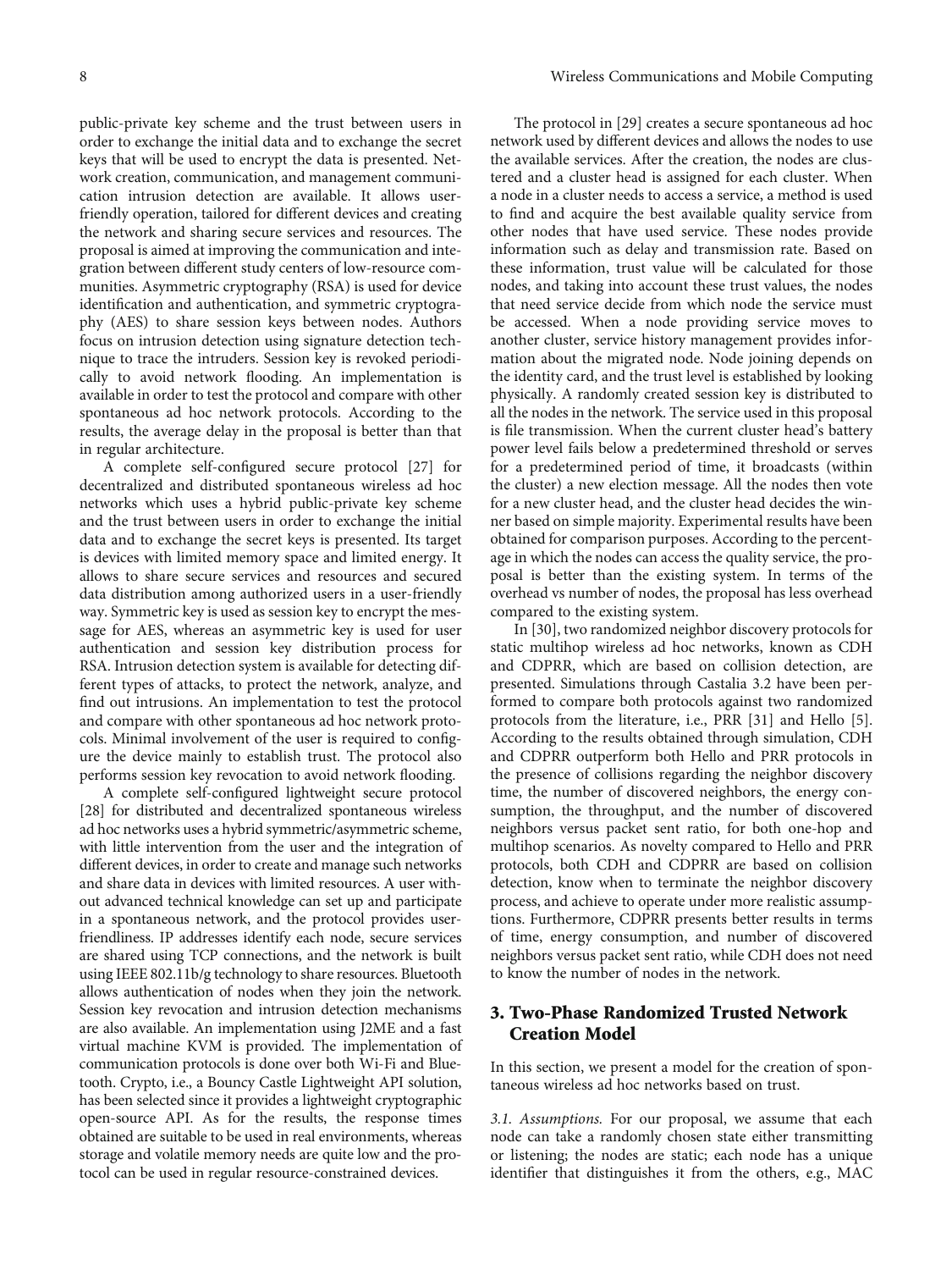<span id="page-8-0"></span>address or manufacturer serial number; and the nodes are randomly deployed in a given area. Furthermore, time is slotted in rounds, the nodes require synchronization in slot boundaries, and the number of nodes *N* may be unknown by all the nodes in the network. In addition, each node is equipped with a limited range radio transceiver, and all the nodes have identical transmission range and can transmit or receive but not simultaneously, i.e., half-duplex operation. Moreover, each node has an internal memory to save local topology information such as neighbor identifiers, identity cards, and trust values. Furthermore, collisions may exist, the proposal allows a proper use both in one-hop and multihop environments, and the nodes can detect collisions and termination. We also assume that each device has its public-private key pair.

In Table 2, more in-depth information can be found about both protocols considered in this paper, that is, the reference protocol and our proposal.

3.2. Model. The proposed randomized protocol for the creation of spontaneous trusted networks consists of 2 phases. In the first phase, each node sends a BROADCAST packet towards the nodes within transmission range, containing its identity card, while in the second phase, each neighbor which receives the BROADCAST packet acknowledges sending a UNICAST packet, called ACK, which contains its identity card, towards the sender of the BROADCAST.

According to Figure [1,](#page-9-0) taking into account the existence of channel collisions, the time is slotted in rounds, and the slot width is *τ*. At the beginning of each round, every node randomly chooses a state either *T* (transmitting) with a probability *p* or *L* (listening) with probability  $1 - p$ . This state may be different among nodes in the same round and different among rounds in the same node.

We first introduce an example of the operation of the protocol in which all the nodes are within transmission range of all the others, i.e., one-hop scenario, shown in Figure [1.](#page-9-0) In the first round, nodes 1 and 3 transmit a BROADCAST packet, each packet represented by a red square, while the other node listens; thus, a collision takes place, and all the nodes continue contending in the following round. In round 2, only node 1 transmits a BROADCAST packet; thus, a successful transmission takes place and node 1 stops contending from now on; i.e., no red square appears in the following rounds for node 1. In round 3, the ACK sending (blue squares) from nodes 2 and 3 begin, and nodes 2 and 3 transmit the ACK thus provoking a collision and they both continue contending in the following round. In round 4, node 3 transmits successfully the ACK; thus, node 3 stops contending in the ACK sending. In round 5, all the nodes are listening; thus, node 2 continues contending in the ACK sending. In round 6, only node 2 sends the ACK successfully; thus, it will stop contending the ACK sending. At this moment, the ACK sending for node 1 ends. In round 7, node 3 transmits successfully the BROADCAST; thus, it will stop contending from now on. In round 8, the ACK sending for node 3 begins, and node 1 transmits successfully the ACK; thus, it stops contending in the ACK sending. In round 9, node 2 transmits successfully the ACK, stops con-

Table 2: Qualitative comparison of the reference protocol and our proposal.

|                                                    | [17]           | Proposal       |
|----------------------------------------------------|----------------|----------------|
| Number of phases                                   | 3              | $\mathfrak{D}$ |
| Mobile network                                     | No             | $\rm N_{0}$    |
| Randomized                                         | No             | Yes            |
| Slotted time                                       | No             | Yes            |
| $N$ known                                          | <b>Yes</b>     | No             |
| Requires synchronization                           | <b>Yes</b>     | Yes            |
| Requires a transmission schedule                   | <b>Yes</b>     | $\rm N_{0}$    |
| Transmitting or listening (but not simultaneously) | <b>Yes</b>     | Yes            |
| One-hop                                            | Yes            | Yes            |
| Multi-hop                                          | <b>Yes</b>     | Yes            |
| Sleep available                                    | No             | $\rm N_{0}$    |
| Collisions considered                              | No             | Yes            |
| Collision loose transmission                       | <b>Yes</b>     | Yes            |
| Packet loss detection                              | $N_{\Omega}$   | $\rm N_{0}$    |
| Collision detection                                | N <sub>0</sub> | Yes            |
| Termination detection                              | $N_{\Omega}$   | Yes            |
| Start transmission at different time instants      | No             | No             |
| Uses hash checking                                 | <b>Yes</b>     | $\rm N_{0}$    |
| Uses signature checking                            | $N_{\Omega}$   | Yes            |
| Discovers all neighbors                            | Yes            | Yes            |
| Succeeds at exchanging identity cards              | <b>Yes</b>     | Yes            |
| Discovers all trusted neighbors                    | Yes            | Yes            |

tending the ACK sending, and finishes the ACK sending for node 3. In round 10, all the nodes are listening; thus, node 2 continues in the next round. In round 11, node 2 manages to transmit successfully the BROADCAST; thus, it will not contend from now on. In round 12, nodes 1 and 3 provoke a collision; thus, they both continue in the following round. In round 13, node 1 transmits successfully the ACK and stops contending. In round 14, node 3 transmits successfully the ACK and the algorithm finishes, since all the neighbors of every node have managed to acknowledge successfully and all the nodes have managed to transmit successfully.

As shown in Figure [2,](#page-9-0) a flow diagram which highlights the operation of the protocol, in a round, right after choosing the state, each node in state *T* sends a single BROADCAST (identity\_card) message (contend) in that round, corresponding to phase 1, and remains listening if the state is *L* or *S*, the latter meaning that it managed to transmit successfully in previous rounds. Notice that the identity card of each node contains the identifier, the public key, and the signature built using the private key (of the other fields).

Then, at the end of a round, the receivers have performed collision detection. A collision is a phenomenon that occurs when two or more nodes try to transmit simultaneously. Otherwise, we say that a node transmitted successfully, i.e., neither a collision nor idle slot takes place.

If the receivers detect that a node managed to transmit successfully the BROADCAST at the end of the round, these receivers send back a feedback packet simultaneously to the nodes within transmission range indicating this situation,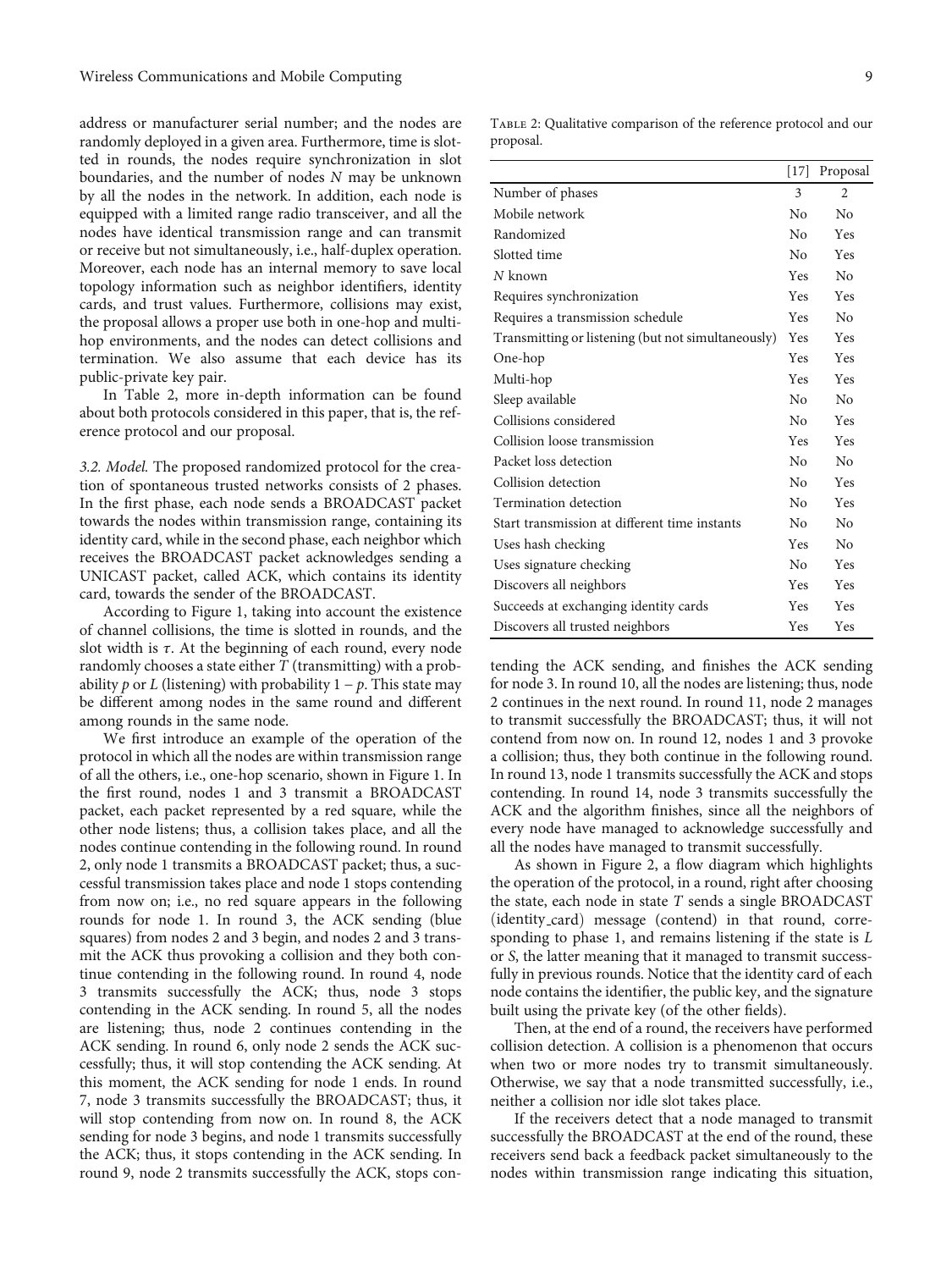<span id="page-9-0"></span>

FIGURE 1: Proposal operation (timeline).



Figure 2: Proposal flow diagram.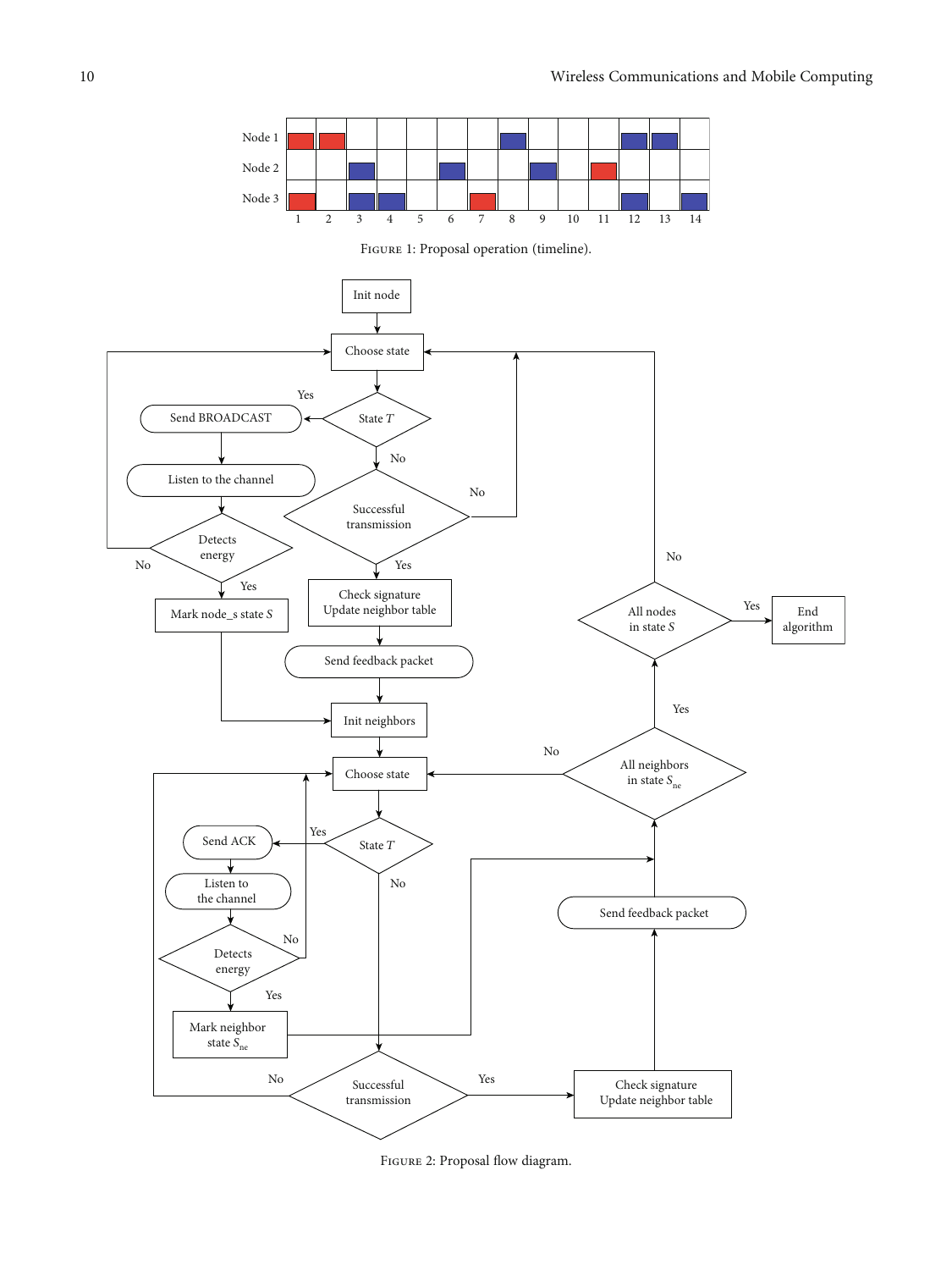<span id="page-10-0"></span>in a broadcast manner. Otherwise, the receivers do not send any feedback packet, which indicates that a collision or idle slot occurred. Notice that the transmission of those feedback packets does not provoke a collision. At the same time, the nodes that transmitted the BROADCASTs listen to the channel and when energy is detected, the state of the node will change to *S*, meaning that the node transmitted successfully, and from that moment on the node in state *S* will remain listening, and the state *S* will not change for this node in the following rounds until the end of the algorithm. Notice that a node in state *S* will keep listening for incoming BROADCAST messages from other nodes, so that it can discover the other nodes within transmission range that do not collide, although it will keep sending the feedback packets when necessary. Also, notice that the feedback packet is much smaller than the BROADCAST packet, e.g., 802.11's ACK is 14 bytes.

Otherwise, i.e., no energy is detected, a collision or idle slot takes place, and all the nodes with state different from *S* will keep contending in the next round.

Moreover, if no signal is in the channel in a round meaning that no BROADCAST is received, that is, all the nodes are in state *L* or *S*, then the nodes in state *L* keep contending in the following round.

As soon as only one node transmits successfully a BROADCAST in a round, which we call node*s*, a new process begins for the ACK sending (phase 2) in which all the neighbors, either in state *L* or *S*, i.e., the rest of the nodes within transmission range of node*s*, will follow the same mechanism stated above sending ACK(identity\_card) packets to node<sub>s</sub>. In this case, we use  $S_{\text{ne}}$  instead of *S*, and at the beginning, all the neighbors have an initial state *I* different from  $S_{\text{ne}}$ .

When only a node sent successfully the BROADCAST, we say that this node transmitted successfully and the neighbors will save the node identifier and the identity card from the node in their neighbor tables. Furthermore, after reception of the BROADCAST, each neighbor checks the identity card signature (using the public key) and if it is okay, the sender is marked as trusted by the receivers. Otherwise, it is marked as valid. This trust value is also saved in the neighbor table. The private key must be kept in the node. If there is an error when checking the signature, this means that the message has been intercepted and manipulated somehow. Moreover, when a neighbor sends successfully the ACK, the same procedure is carried out in the other sense of communication. In this case, the neighbors will be trusted by node*s*. Therefore, mutual trust could furthermore be established if necessary.

A termination detection mechanism is included in this algorithm. When all the neighbors acknowledged successfully, i.e., all the neighbors are in state S<sub>ne</sub>, the current process for the ACK sending finishes and all the nodes begin a new round (shift to phase 1) and this process recurs. However, in this new round, the nodes that transmitted successfully before the ACK sending process began keep its state S.

The nodes know that all their neighbors are in state  $S_{\text{ne}}$ , i.e., the nodes know that the algorithm finishes for the ACK sending, when in several consecutive rounds (the number of consecutive rounds is a parameter that has to be carefully set), there are no transmissions detected; i.e., all the nodes

within transmission range are in states  $L$  or  $S_{\text{ne}}$ . This procedure is valid since the probability that all the remaining nodes are in state *L* in a number of consecutive rounds is very low; thus, we conclude that all the nodes are in state *S*<sub>ne</sub>. The same procedure is used to know that all the nodes are in state *S*; thus, the nodes know when the protocol finishes.

If all the neighbors acknowledged successfully for each node*<sup>s</sup>* and not all the nodes transmitted successfully, a new round begins for the nodes (phase 1). If not all the neighbors acknowledged successfully, a new round begins for the ACK sending (phase 2). Otherwise, i.e., all the neighbors acknowledged successfully for each node node*<sup>s</sup>* and all the nodes transmitted successfully; the algorithm finishes.

In this way, each node has a list of neighbors trusted or not (on base of their signatures) to conform the trusted network. The protocol solves the interception and the man in the middle problem but it does not solve the "sybil" node problem.

#### 4. Simulation and Results

In this section, we assess the performance of the proposed protocol in comparison with a previous trusted network model [[17](#page-19-0)]. For our experiments, we relied on the Castalia 3.2 simulator [\[9](#page-18-0)]. We only performed comparison to the protocol in [\[17\]](#page-19-0) because, to the best of our knowledge, there is no other method apart from it available in the literature.

4.1. Overview of the Reference Protocol. As reference for our study, we have decided to use an existing trusted network creation protocol [[17](#page-19-0)] that consists of 3 phases, that is, neighbor discovery, identity card sending, and identity card response, and is implemented in a deterministic way. The reference protocol allows a distributed public key management service through the proposal of a trusted model for the creation of spontaneous networks.

In the neighbor discovery phase, each node, one after another to avoid collisions according to a predetermined transmission schedule, sends 100 BROADCAST packets. After the arrival of all the BROADCAST packets to the nodes within transmission range, a threshold of 95% is set indicating the percentage of messages received above which a neighbor is considered as discovered.

Then, in the second phase, each node sends a PUBLICKEY message containing its identity card towards its neighbors, one after another to avoid collisions.

After the reception of a PUBLICKEY, in the third phase, each neighbor which received the PUBLICKEY message acknowledges, again one after another to avoid collisions, sending a PUBLICKEYRETURN message containing its identity card.

As soon as an acknowledgement is received, the node will save the neighbor identifier and the identity card from the neighbor in its neighbor's table. Furthermore, after reception of the PUBLICKEYRETURN, the node that sent the PUB-LICKEY calculates the hash of the identity card and if it is equal to the hash received, the neighbor is marked as trusted, meaning that the node that sent the PUBLICKEY trusts the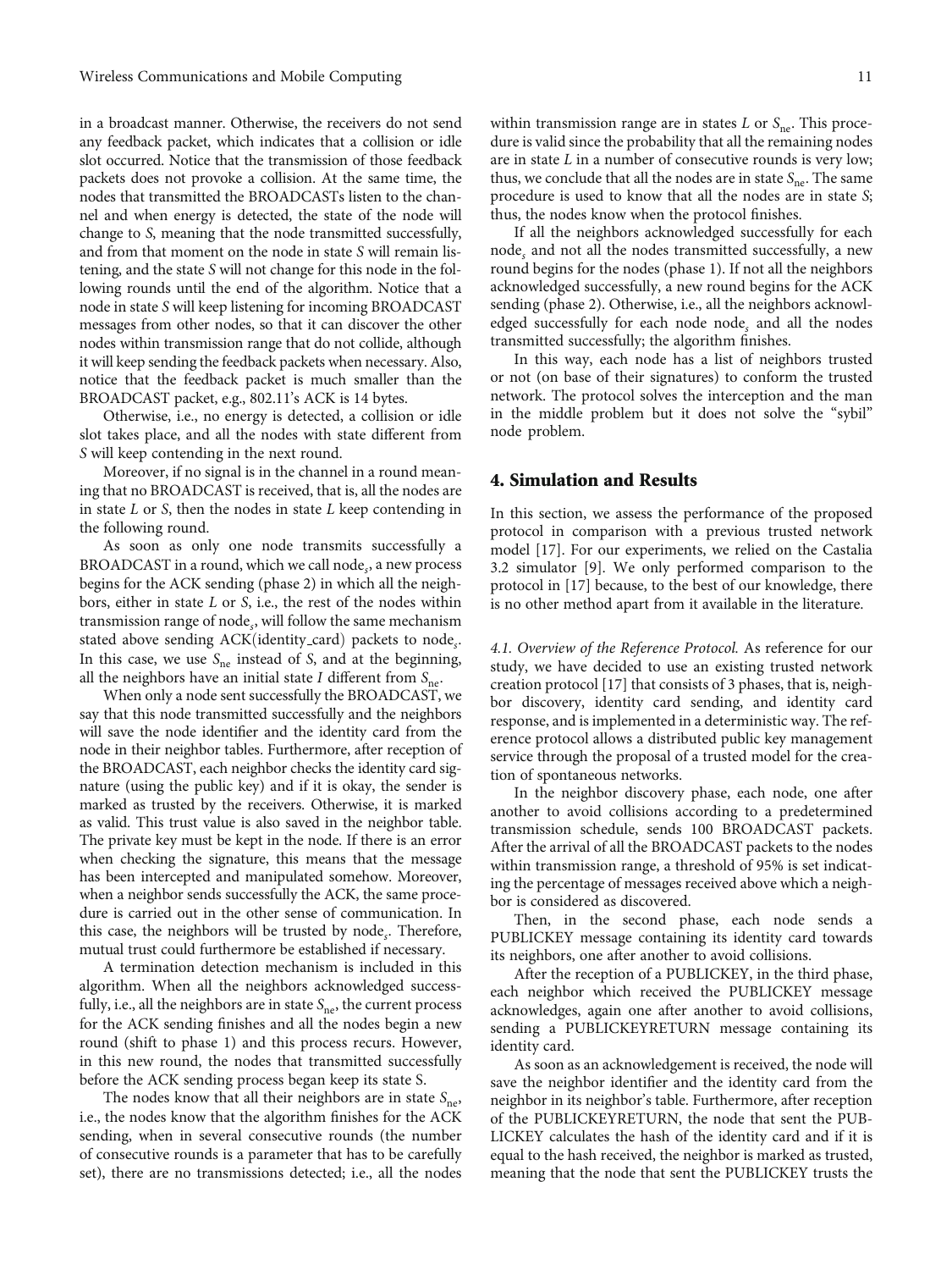neighbor. Otherwise, it is marked as valid. This trust value is also saved in the neighbor table.

When all the acknowledgments have been received, the next node sends the PUBLICKEY and the process recurs until the end of the algorithm, i.e., until all the identity cards have been exchanged and all the trusted neighbors have been discovered.

Moreover, all the neighbors in the network send acknowledgments according to a schedule even in the multihop scenario.

Table [2](#page-8-0) includes a qualitative comparison of the reference protocol and our randomized trusted network creation proposal.

Among the most important features shown, we highlight the following: the reference protocol consists of 3 phases as stated above; it only works in static networks; i.e., it does not work in MANETs; and it requires synchronization and follows a predetermined transmission schedule. Although it considers collisions, it does not deal with them since it is a collision-free protocol, and it does not detect collision and termination conditions. The protocol will end when all the nodes and neighbors have transmitted successfully according to the schedule. Moreover, it manages to discover all the neighbors in the ideal case, succeeds at exchanging the identity cards, and discovers all the trusted neighbors. We reach to this conclusion since the protocol avoids collisions. In addition, it properly works both in one-hop and multihop networks, although the number of nodes in the network must be known to apply the schedule. However, the protocol is based on hash checking to discover the trusted neighbors.

To overcome the problems found in the existing reference protocol, we propose a randomized protocol. As shown in Table [2,](#page-8-0) the proposal consists of 2 phases, i.e., BROAD-CAST sending and ACK sending; it only requires synchronization in slot boundaries; it does not need a predetermined schedule; and the number of nodes may be unknown. The protocol can be properly used both in one-hop and multihop environments; it assumes that nodes provide collision and termination detection; thus, the nodes know when to terminate the algorithm and it manages to discover all the neighbors; and it succeeds at exchanging identity cards and discovers all the trusted neighbors. The protocol is handshake-based, and signature checking is used to discover the trusted neighbors. By introducing this proposal, we also aim to improve the performance in comparison to the previous reference protocol.

4.2. Simulation Setup. To obtain the results for both trusted network models, we used the same simulation scenario. For this purpose ,we varied the number of nodes in the network to test the performance of network scalability.

The simulation tool chosen for comparison purposes is Castalia 3.2 [[9](#page-18-0)], which is based on OMNET++, and it is mainly used to test WSN (wireless sensor networks) and BAN (body area networks). In our case, it fully meets the requirements to validate trusted network protocols in static multihop spontaneous environments. For both protocols under test, we have set an identical  $\tau = 0.07$  seconds, i.e., the time a node is transmitting using ZigBee radio.

We defined (i) a deployment area of  $10 \text{ m} \times 10 \text{ m}$  (onehop, meaning that all the nodes are within the transmission range of all the others) and also (ii) an area of  $100 \text{ m} \times 100$ m (multihop setting meaning that only some nodes are within transmission range of the others), where *N* nodes are organized according to  $M \times M$  grids.

For our experiments, taking into account the existence of collisions, the collision model parameter of Castalia has been set, which may take values 0 (no collisions), 1 (simplistic model for collisions), or 2 (additive interference model). In this case, we set the collision model parameter to 2 (i.e., the most realistic collision model).

The trusted network models use neighbor discovery techniques; therefore, for the simulations performed, we chose an output metric: the time consumption. Furthermore, both protocols manage to discover all their neighbors; thus, we will not present the results for the number of discovered neighbor's metric in this paper. However, the results for energy consumption, since the devices use batteries that may deplete in a given time; the throughput; and the number of discovered neighbors vs packet sent ratio have also been obtained through simulations for both protocols under test. We define the energy consumption as the average energy consumption of all the nodes. ZigBee takes into account the consumption when the radio is transmitting per node (i.e., 0.05742 Joules per second) or listening per node (i.e., 0.062 Joules per second). As for the throughput, we computed the number of packets received by every node, multiplied by the packet size, and divided by the time consumption. Finally, to obtain the number of discoveries vs packet sent ratio, we divided the number of discovered neighbors by the total number of packets sent by the nodes. The Castalia 3.2 simulator has an option available which shows the time and the average energy consumption and an option to show the number of packets sent and received.

For the experiments performed, we used a ZigBee (CC2420) radio model, setting a transmission power to 0 dBm, a packet rate of 5 packet/s, and the packet size to 2500 bytes.

For performance comparison, we set for our proposal different transmission probabilities: 1/*N*, 1/2*N*, 2/*N*, and a fixed probability 0*:*25.

In Table [3](#page-12-0), the simulation parameters are summarized.

4.3. Performance Results. In this section, we will focus on the simulation results comparing the performance of both target protocols under a one-hop setting and a multihop scenario.

4.3.1. Time Consumption. First, the results for a one-hop scenario according to the amount of time it takes the algorithms to create the spontaneous network based on trust will be presented. It is a simple case, although applicable to many real situations, especially when the radio transceiver technology has a very high transmission range.

As shown in Figure [3](#page-13-0), our randomized proposal with transmission probability 2/*N* outperforms the reference protocol regarding time consumption in a one-hop setting for a number of nodes below 40. The randomized proposal with transmission probability 1/*N* also outperforms the reference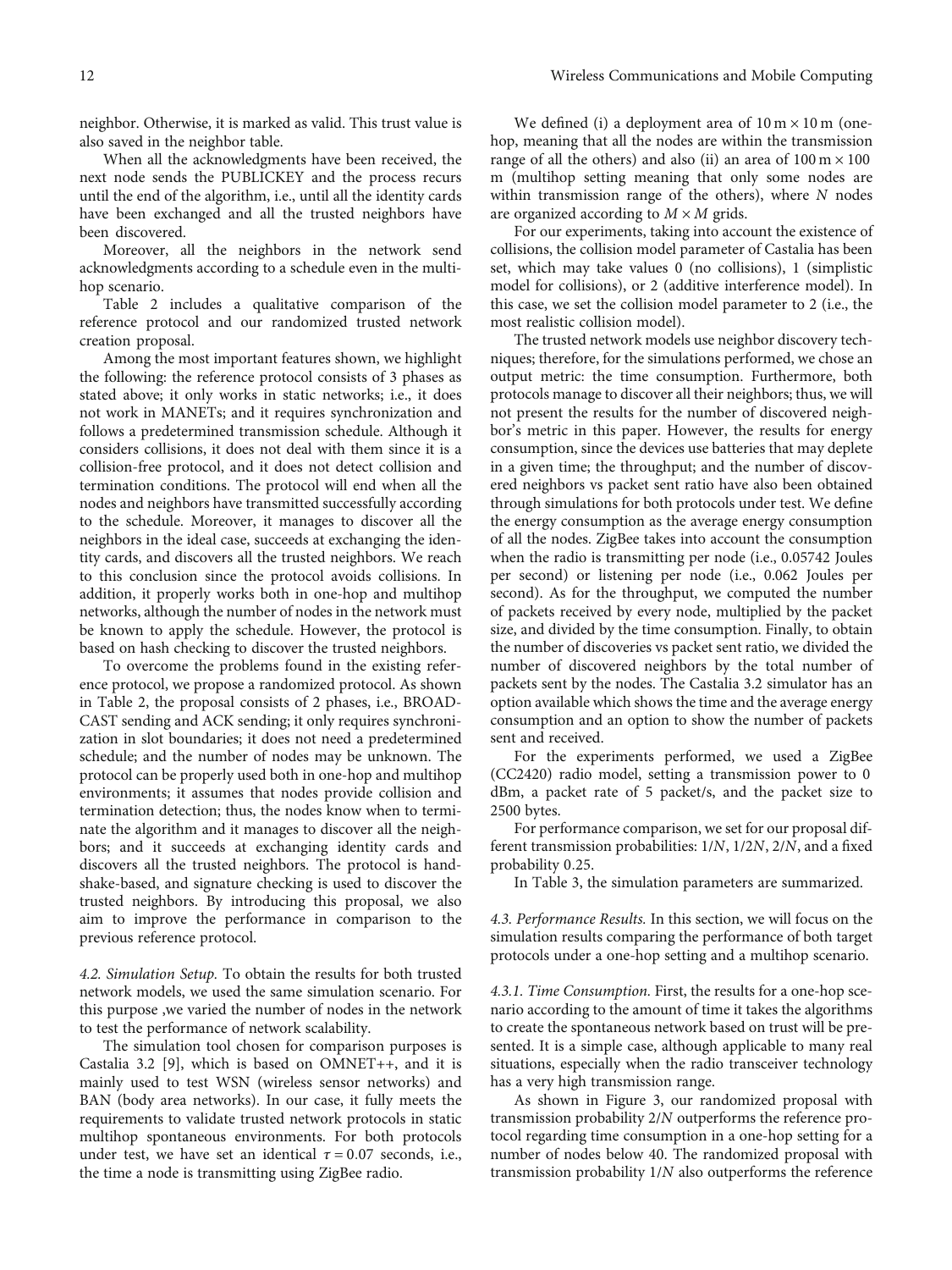|  | TABLE 3: Simulation parameters. |
|--|---------------------------------|
|  |                                 |

<span id="page-12-0"></span>

| Parameter          | Value                                |
|--------------------|--------------------------------------|
| Static             | True                                 |
| Radio model        | CC <sub>2420</sub>                   |
| Collision model    | $\mathfrak{D}$                       |
| Transmission power | $0$ dBm                              |
| Packet rate        | 5 packet/s                           |
| Packet size        | 2500 bytes                           |
| Slot width         | $\tau$                               |
| $\tau$             | 0.07 s                               |
| Size one hop       | $10 \text{ m} \times 10 \text{ m}$   |
| Size multihop      | $100 \text{ m} \times 100 \text{ m}$ |
| Deployment         | Grid $M \times M$                    |
| Transm prob 1      | 1/N                                  |
| Transm prob 2      | 1/2N                                 |
| Transm prob 3      | 2/N                                  |
| Transm prob 4      | 0.25                                 |

protocol in a network with less than 30 nodes. This improvement also takes place when the transmission probability is 1/2*N* for networks composed of less than 17 nodes. Overall, the randomized protocol with probability 2/*N* has the best performance while the proposal with a fixed probability of 0*:*25 is the worst regarding time consumption and the deterministic reference protocol presents intermediate results. As the network grows, there are more neighbors to be discovered and more identity cards to be exchanged; thus, the time consumption gets bigger. Mostly, the time consumption is worse in the deterministic protocol when the number of nodes is low due to the separate neighbor discovery phase which adds a lot of time consumption (i.e., each node sends 100 packets one after another to avoid collisions). Notice that the proposal and the reference protocol follow an increasing trend as the number of nodes increases.

In addition, we found that both protocols (i.e., the proposal and the reference protocol) achieve to discover all their neighbors, succeed at exchanging the identity cards, and discover all the trusted neighbors.

Next, we present the results obtained through simulation in a more realistic scenario: a multi-hop setting of size 100mx100m, i.e., a network in which only some nodes are within transmission range of the others.

According to Figure [4](#page-13-0), our proposal with probability 0*:*25 outperforms the others, followed by the proposal with probabilities 2/*N*, 1/*N*, and 1/2*N*. Finally, the deterministic protocol has clearly the worst performance. The protocols under test follow an increasing trend as the number of nodes grows, for the same reason stated above in a one-hop scenario. Again, the time consumption is worse in the deterministic protocol mostly since the additional neighbor discovery phase wastes a lot of time consumption. The schedule is the reason of this waste as the nodes transmit one after another to avoid collisions and most of the acknowledgments do not manage to reach their destination.

Again, we found that both protocols manage to discover all their neighbors, succeed at exchanging the identity cards, and discover all the trusted neighbors.

4.3.2. Energy Consumption. Regarding the energy consumption, as shown in Figure [5](#page-14-0), the protocols under test present the same behavior as the time consumption for the one-hop case. To summarize, the randomized protocol with probability 2/*N* presents the best results while the proposal with a fixed probability of 0*:*25 is the worst regarding energy consumption and the deterministic protocols presents intermediate results. All the protocols under test follow an increasing trend with the number of nodes since as the time consumption increases, the energy consumption also gets bigger.

As shown in Figure [6](#page-14-0), for the multihop case regarding the energy consumption, a similar behavior to the time consumption for the multihop case takes place; i.e., our proposal with probability 0*:*25 outperforms the others, followed by the proposal with probabilities 2/*N*, 1/*N*, and 1/2*N*. Finally, the deterministic protocol consumes more energy than the other protocols. All the protocols under test follow an increasing trend as the number of nodes grows, for the same reason stated above in a one-hop scenario. The deterministic protocol spends more energy than the others since the additional neighbor discovery phase wastes a huge amount of time consumption. The schedule is the reason of this waste since the nodes transmit one after another to avoid collisions even in a multihop scenario and most of the acknowledgments do not reach their destination.

4.3.3. Throughput. According to Figure [7](#page-15-0), which represents the one-hop case, the throughput is better for the reference protocol than for the proposal, both following a decreasing trend with the number of nodes. The proposal with transmission probability 1/*N* and 0*:*25 presents better results than the other probabilities for a number of nodes below 9. Overall, the proposal with probability 2/*N* outperforms the proposal with probability 1/*N*, followed by the proposal with probability 1/2*N*, and the proposal with probability 0*:*25 presents the worst performance in networks composed of more than 15 nodes. The decreasing behavior of the proposal is due to the decreasing of packets received per second since there are more collisions as the number of nodes increases. The deterministic protocol behaves better than the other solutions in a one-hop scenario since it is collisionless and all the packets sent are received.

Next, the throughput metric will be evaluated in a multihop setting and is shown in Figure [8](#page-15-0). The randomized proposal with a fixed transmission probability 0*:*25 outperforms the other solutions, followed by 2/*N*. The proposal with probability 1/*N* is better than the deterministic protocol and the proposal with probability 1/2*N* in networks composed of less than 32 nodes. The proposal with probability 1/2*N* is the worst for number of nodes above 20. To summarize, the proposal with probability 0*:*25 has the best performance while the proposal with probability 1/2*N* is the worst and the reference protocol has intermediate results. In addition, all the protocols under test present a decreasing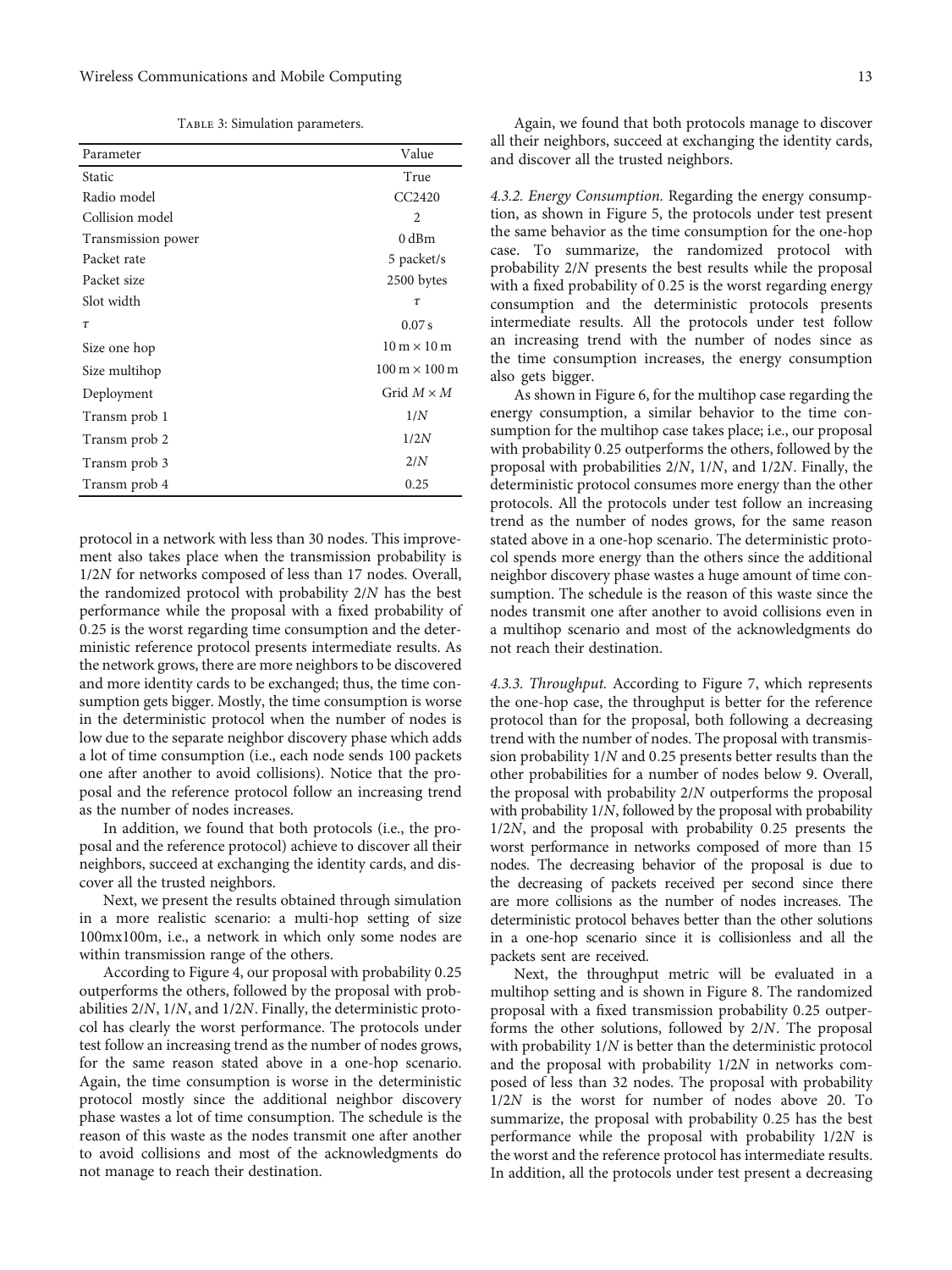<span id="page-13-0"></span>

Figure 3: Time comparison; one-hop setting; probabilities 1/*N*, 1/2*N*, 2/*N*, and <sup>0</sup>*:*25; collision model 2; transmission power 0 dBm.



Figure 4: Time comparison; multi-hop setting; probabilities 1/*N*, 1/2*N*, 2/*N*, and <sup>0</sup>*:*25; collision model 2; transmission power 0 dBm.

trend as the number of nodes grows. The throughput in the deterministic protocol presents poor results especially with a low number of nodes since the time consumption is higher and the protocol spends a lot of time sending acknowledgments in the multihop case that do not reach their destination due to the schedule. Moreover, for networks of less than 10 nodes, the throughput is 0 byte/s since all the nodes are out of the transmission range of all the others and no packets are received.

4.3.4. Discoveries vs Packet Sent Ratio. In this section, the results regarding the number of discoveries vs packet sent ratio will be presented.

First, we focus on the results in a one-hop scenario.

According to Figure [9,](#page-16-0) our randomized proposal with transmission probability 1/2*N* outperforms the other solutions for number of nodes above 9, followed by the proposal with probability 1/*N*, then the proposal with 2/*N*, and finally the proposal with probability 0.25 for number of nodes below 15. Overall, the deterministic protocol presents the worst results with a constant ratio of approximately 0.008. This bad result is due to the number of transmitted packets in the neighbor discovery phase, which is above 100. Notice that in the neighbor discovery phase, each node transmits 100 packets one after another to avoid collisions. The protocols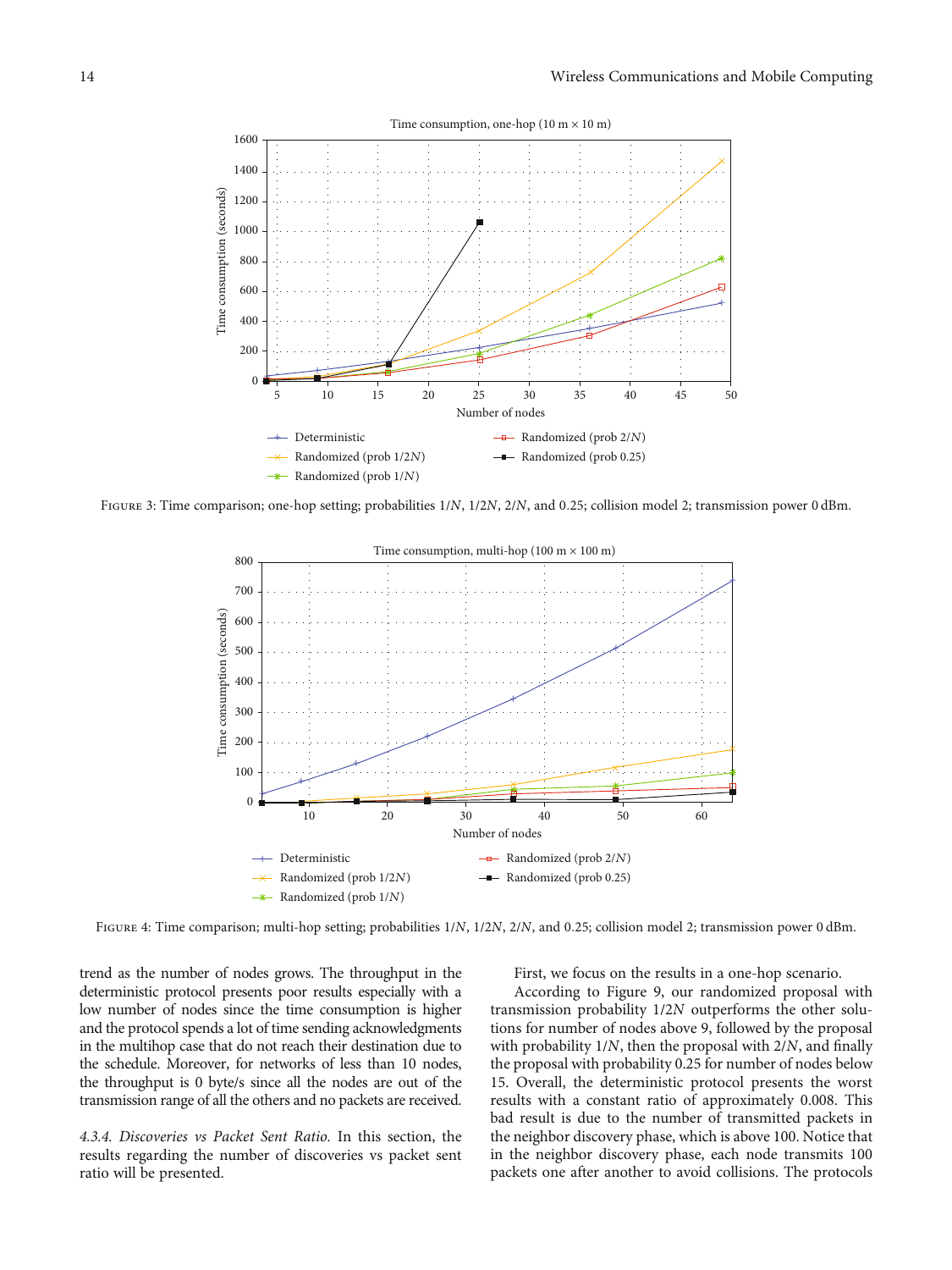<span id="page-14-0"></span>

Figure 5: Average energy consumption comparison; one-hop setting; probabilities 1/*N*, 1/2*N*, 2/*N*, and <sup>0</sup>*:*25; collision model 2; transmission power 0 dBm; packet rate 5 packet/s; packet size 2500 bytes.



Figure 6: Average energy consumption comparison multi-hop setting; probabilities 1/*N*, 1/2*N*, 2/*N*, and <sup>0</sup>*:*25; collision model 2;, transmission power 0 dBm; packet rate 5 packet/s; packet size 2500 bytes.

under test except for the deterministic protocol present a decreasing trend with the number of nodes.

As for the multihop network and as shown in Figure [10,](#page-16-0) the proposal with transmission probability 1/2*N* outperforms the others for number of nodes above 25, followed by the proposal with probability 1/*N* and 2/*N*, and finally the proposal with probability 0*:*25. Again, the deterministic protocol presents the worst results, with a constant ratio of 0*:*002 . This bad behavior is again mostly due to the number of transmitted packets (i.e., above 100) in the separate neighbor discovery phase. The protocols under test except for the deterministic protocols also present a decreasing trend. The number of discoveries vs packet sent ratio for networks composed of less than 10 nodes presents a value of 0 since all the nodes are out of transmission range of the others and thus, the number of discovered neighbors is 0.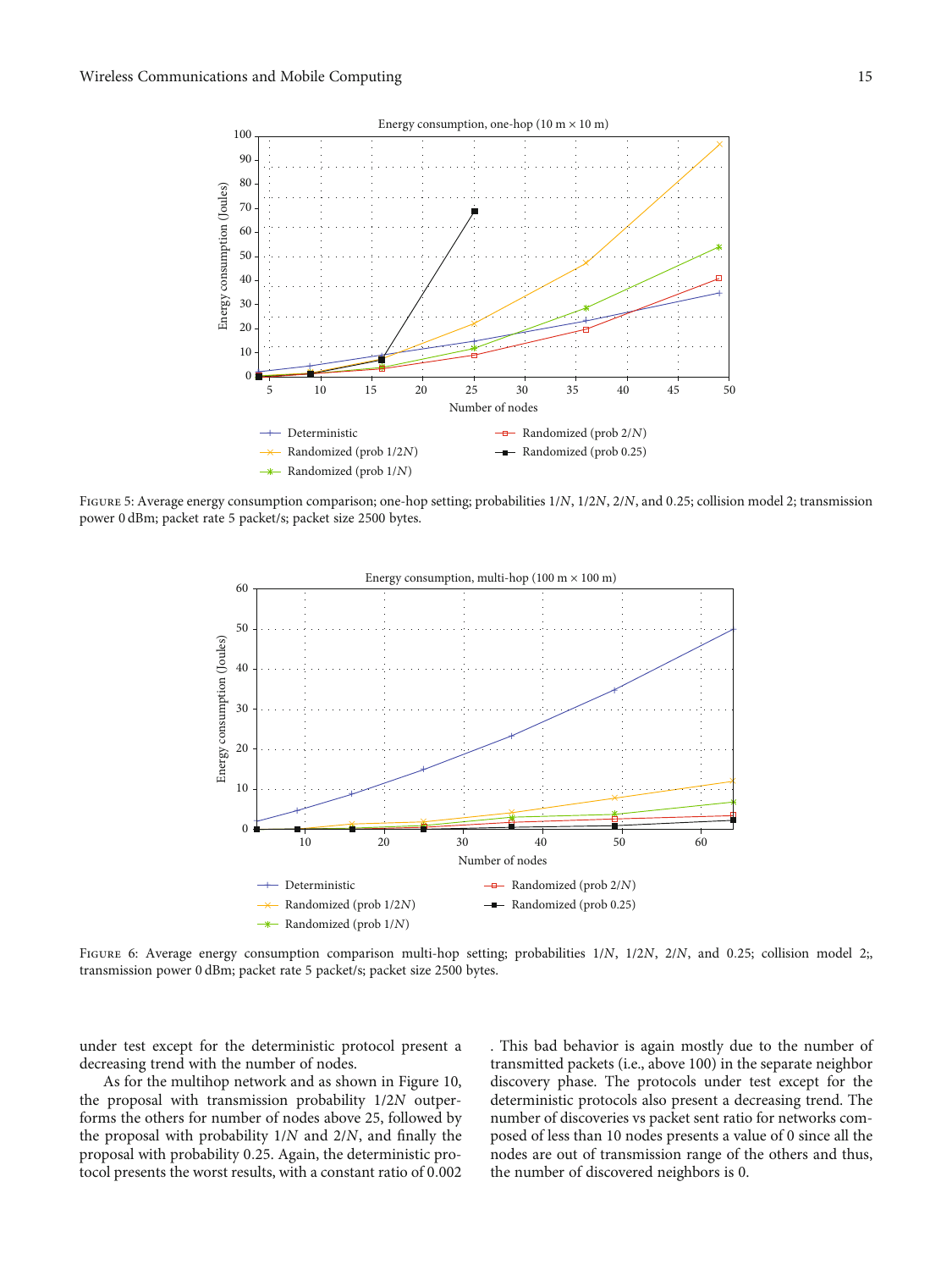<span id="page-15-0"></span>

Figure 7: Average throughput comparison, one-hop setting; probabilities 1/*N*, 1/2*N*, 2/*N*, and <sup>0</sup>*:*25; collision model 2; transmission power 0 dBm; packet rate 5 packet/s; packet size 2500 bytes.



Figure 8: Average throughput comparison; multi-hop setting; probabilities 1/*N*, 1/2*N*, 2/*N*, and <sup>0</sup>*:*25; collision model 2; transmission power 0 dBm; packet rate 5 packet/s; packet size 2500 bytes.

#### 5. Qualitative Comparison of Protocols

This section includes a qualitative comparison of protocols from the literature and our proposal, shown in Table [1.](#page-2-0)

According to the table, the articles present protocols for different types of networks, such as IoTs [[16](#page-19-0)] for communities with low resources, mobile ad hoc cloud computing network [\[17\]](#page-19-0), and spontaneous networks in [[13](#page-19-0), [18](#page-19-0)–[23](#page-19-0)] and our proposal. However, all of them can be used in more general

wireless ad hoc networks. Protocols in [\[13, 17](#page-19-0), [19](#page-19-0)–[23\]](#page-19-0) are suitable to be used in mobile networks, while our proposal can only be used in static environments.

All the protocols present some common characteristics, such as they succeed at creating the spontaneous network, the devices have unique identities; they use identity cards, public-private key pair, and public key infrastructure; and they are designed for minimal user interaction. Moreover, they form a trust chain, and the trust value is based on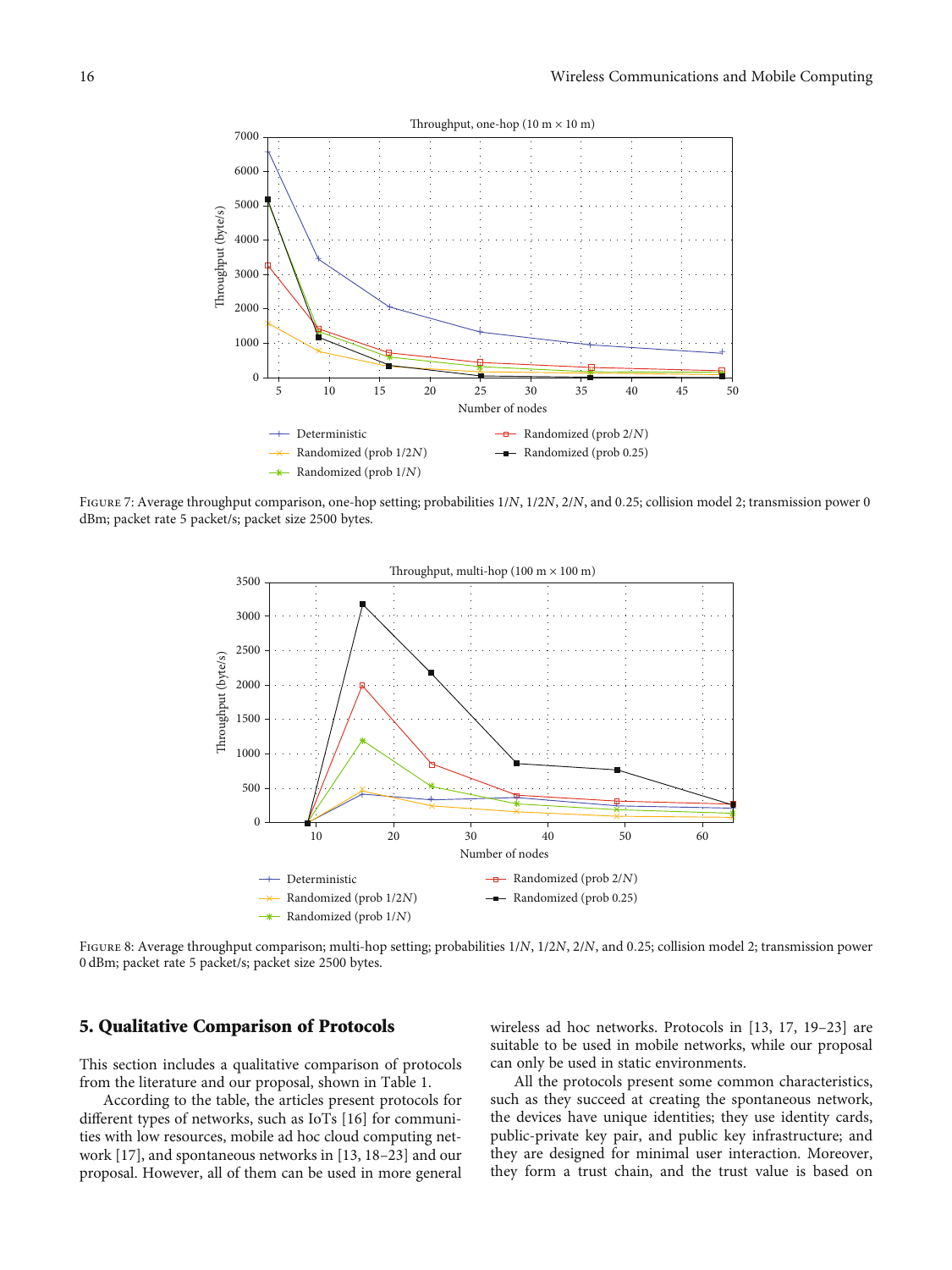<span id="page-16-0"></span>

Figure 9: Average discoveries vs packet sent comparison; one-hop setting; probabilities 1/*N*, 1/2*N*, 2/*N*, and <sup>0</sup>*:*25; collision model 2; transmission power 0 dBm.



Figure 10: Average discoveries vs packet sent comparison; multi-hop setting; probabilities 1/*N*, 1/2*N*, 2/*N*, and <sup>0</sup>*:*25; collision model 2; transmission power 0 dBm.

human relations and includes a distributed CA. However, all the protocols except for our proposal allow nodes to join and leave the network at will. In our proposal, trust is established automatically and authentication is performed exchanging keys through ZigBee. Furthermore, our proposal is designed to allow network creation, while if new neighbors join the network, the protocol must be executed again.

Although most of the protocols in Table [1](#page-2-0) include an encryption mechanism, our proposal does not consider an encryption procedure.

Authors in [[18\]](#page-19-0) developed a prototype in Java (J2ME) for mobile Nokia E65. Most of the protocols implemented for simulation use Castalia, some of them allow changing trust level, some use hash SHA-1, and most of them use a certificate.

The protocols presented in [\[16](#page-19-0), [17](#page-19-0), [20](#page-19-0), [21](#page-19-0)] allow Internet access. Symmetric encryption AES and asymmetric encryption RSA/ECC are widely used; authentication through Bluetooth or ZigBee is also common. An intrusion detection technique is used in [\[19, 20\]](#page-19-0) and [\[13\]](#page-19-0), while [[20](#page-19-0)] uses a caching technique.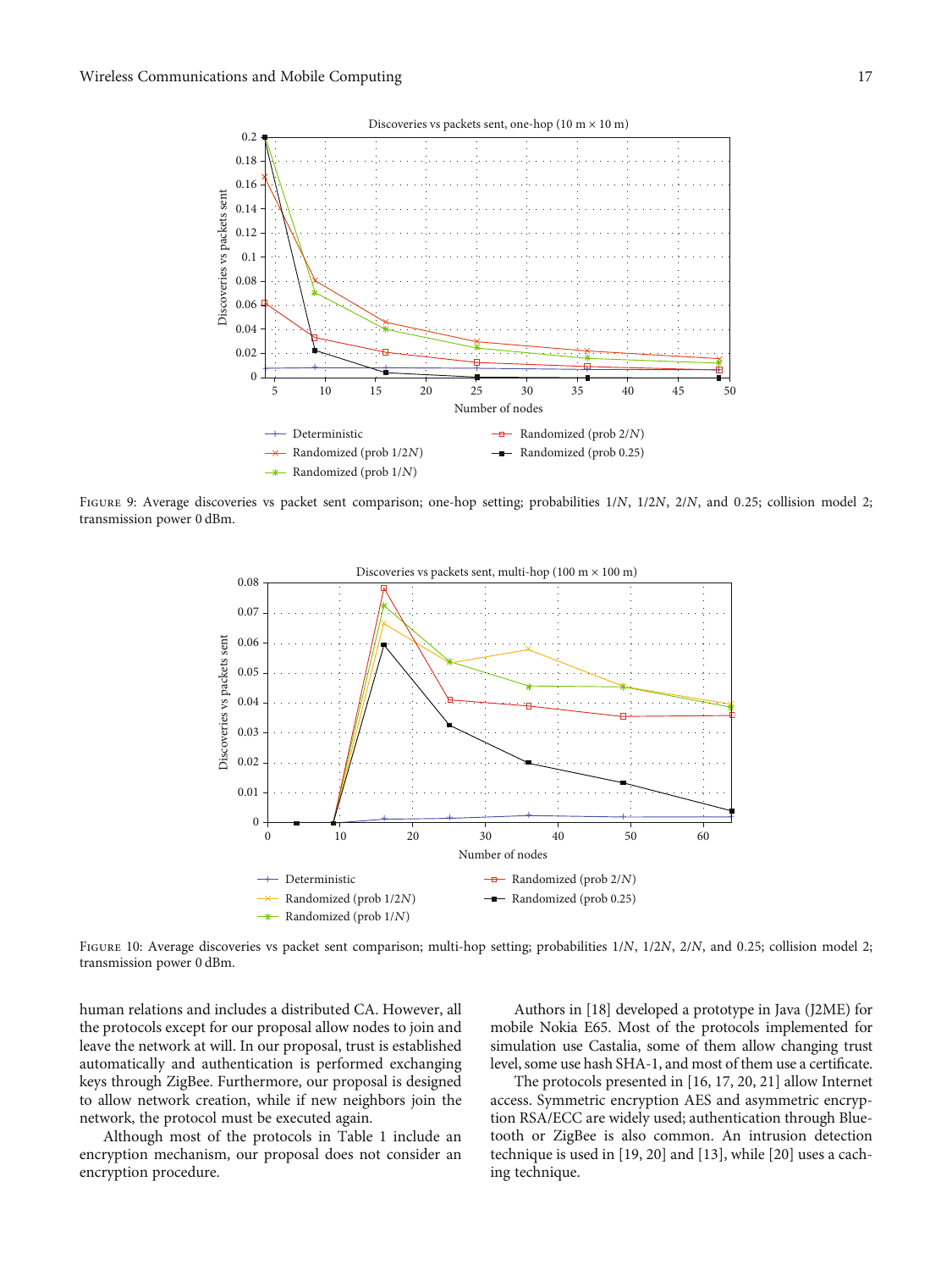## <span id="page-17-0"></span>6. Conclusion

In this work, we have carried out a study of trusted network creation strategies for spontaneous static multihop wireless ad hoc networks considering the presence of channel collisions. A novel randomized trusted network model has been proposed for static spontaneous network creation, which takes the advantages of collision detection, and no schedule is required for its operation. This model and an existing trusted network model used as reference have been implemented in the Castalia 3.2 simulator for comparison purposes.

The experiments have been focused on both one-hop and multihop environments, and four metrics have been chosen: the time consumption, the energy consumption, the throughput, and the number of discoveries vs packet sent ratio.

From the simulation results, we conclude that our novel proposal outperforms the existing protocol in terms of time and energy for low number of nodes and the number of discoveries vs packet sent ratio for a one-hop setting, while it outperforms the reference protocol regarding all four metrics in multihop scenarios. Furthermore, we assess the performance of our proposal setting the transmission probability to 1/2*N*, 1/*N*, 2/*N*, and a fixed value 0*:*25. We also found through simulations that our proposal does not require to know the number of nodes, since a fixed transmission probability can be used, which provides reasonable results.

Moreover, our trusted network creation proposal allows collision and termination detection, it does not require a transmission schedule, and it consists only in two phases and follows more realistic assumptions.

In addition, we found that both protocols manage to discover all their neighbors, properly exchange their identity cards, and discover all trusted neighbors, in a quite reasonable amount of time and low energy consumption, in both one-hop and multihop scenarios.

The strategy used in our proposal to discover the trusted neighbors is that each node sends its identity card containing the signature built using the private key of the node. When the packet reaches the neighbor, it checks the signature using the public key of the node, and if it is okay, then the node is trusted by the neighbors. The same procedure is carried out in the other sense of communication; i.e., the neighbors are trusted by the node. Therefore, a mutual trust could furthermore be established if necessary.

Moreover, the computational complexity for our proposal, i.e., time consumption in both one-hop and multihop scenarios, is approximately  $O(N^2)$  for transmission probability 1/*N*, being *N* the number of nodes in the network.

The main practical limitations of our proposal is that it requires synchronization in slot boundaries and can only be used in static networks. To overcome these limitations, a synchronization mechanism must be used before the protocol begins, to allow the protocol to consider neighbors joining and leaving the network and nodes going in and out of each other's transmission range to be used in MANETs.

Among the practical applications, the proposal can be used in static spontaneous environments in a one-hop or multihop fashion. The number of nodes used to evaluate the proposal is low but enough for its application in realworld environments, such as in a sporadic meeting of students organized in a class or in a meeting between coworkers (i.e., a given location, to exchange information during a certain time) or even in a wireless sensor network deployed in the field to determine several parameters for watering services in a period of time or in a network of robots that exchange information with the aim of working together to fulfill a given task.

As possible future research work, we plan to develop and evaluate a new low energy consumption creation model based on trust for spontaneous wireless ad hoc networks and enhance the security mechanism to build a spontaneous network based on trust.

## Appendix

In this appendix, we proceed to define the main key concepts used in this paper.

Spontaneous networks: a type of ad hoc network which is used in a certain location during a period of time, it does not depend on a central server, and the user is not required to be an expert, imitating human relationships in order to work together in groups, with minimal user intervention.

Trust: rely on a node to send information.

Trust relationship: established after identity card exchange and signature checking.

Trust chain: used to verify digital certificates.

Trusted neighbor: neighbor that is trusted by another node. Identity card: structure exchanged that contains identifier, public key, and signature.

Public key: they can be freely shared, allowing users an easy and convenient method for encrypting content and verifying digital signatures.

Private key: they must be kept secret, ensuring that only the owners of the private keys can decrypt content and create digital signatures.

Hash: summary function used to check integrity.

Signature: a way to secure the information and guarantee that the contents of a message have not been changed in transit.

Static network: the nodes cannot move in the deployment area, the nodes cannot get in and out of each other's transmission range, and neither node joining nor leaving the network is allowed.

Mobile networks (MANETs): the nodes can move throughout the deployment area and join or leave the network.

Deterministic protocol: the nodes need a transmission schedule and can discover all the neighbors with probability 1.

Randomized protocol: each node chooses a random time or state to transmit or receive and can discover all the neighbors with high probability.

Transmission probability: the probability that a node transmits.

Synchronization: coordination of simultaneous processes to complete a task according to an order.

Asynchronous: not synchronous.

Schedule: a list of planned activities to be done showing the times when they are intended to be done. In this paper, we refer to transmission schedule.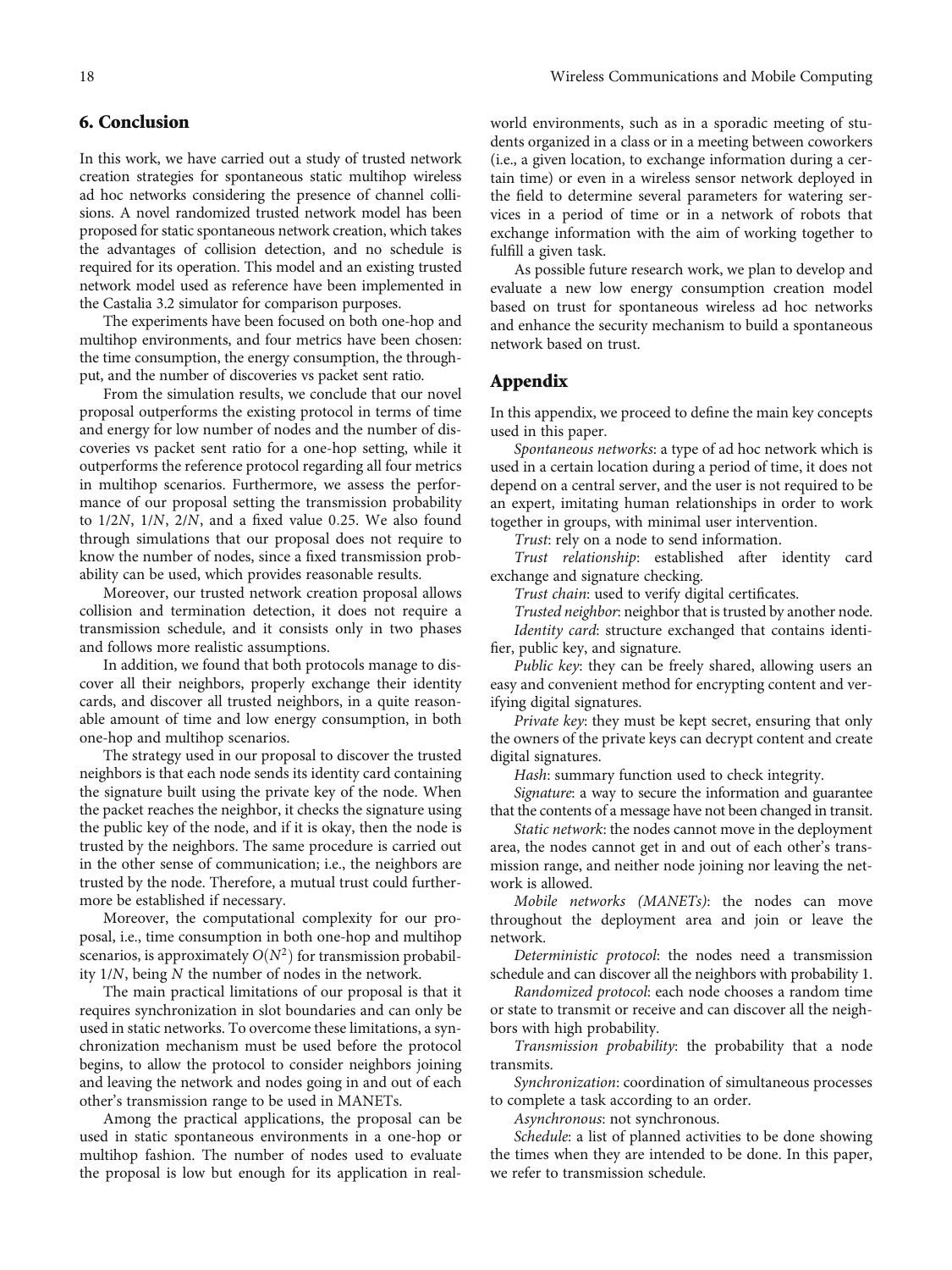<span id="page-18-0"></span>Collisions: take place when two or more nodes try to transmit simultaneously.

Collision models: used to model when a collision takes place.

Collision detection: process by which the collisions in the transmission are detected.

Termination detection: process by which the termination of the algorithm is detected.

One-hop network: all the nodes are within transmission range of all the others.

Multihop network: only some nodes are within transmission range of the others.

Neighbor: node within transmission range of another node, also called "one-hop neighbor."

Neighbor discovery: process by which the neighbors are discovered.

Neighbor table: local table in a node which contains neighbor identifiers and other information.

Certificate Authority (CA): an entity that issues digital certificates that certifies the ownership of a public key by the named subject of the certificate.

Time slot: a time during which something can happen or is planned to happen; in our case, transmit or receive.

Round: a time slot, i.e., portions in which the time is divided.

Handshake-based protocol: not one-way protocol, a handshake is an automated process of negotiation between two participants through the exchange of information.

BROADCAST: packet type that refers to packets that reach all the nodes within transmission range.

UNICAST: packet type that refers to packets that reach a given destination.

ACK: packet that acknowledges the reception of another packet.

PUBLICKEY: packet sent that contains the identity card. PUBLICKEYRETURN: packet that acknowledges containing the identity card.

Feedback: acknowledgement.

Transmission range: maximum distance in which the packet can be received.

Contend: carried out when the nodes try to gain the use of the channel.

Successful transmission: a transmission that successfully reaches the destination, without collisions.

Identifier: information that identifies each node.

WSN: wireless sensor network.

BAN: body area network.

ZigBee (CC2420): specification of a set of high-level protocols of wireless communication for its use with low energy digital broadcast radio, based on IEEE 802.15.4.

#### Data Availability

The paper has no data available.

#### Conflicts of Interest

The authors declare that they have no conflicts of interest.

#### Acknowledgments

This work has been partially supported by the "Ministerio de Economía y Competitividad" in the "Programa Estatal de Fomento de la Investigación Científica y Técnica de Excelencia, Subprograma Estatal de Generación de Conocimiento" within the project under Grant TIN2017-84802-C2-1-P. This work has also been partially supported by European Union through the ERANETMED (Euromediterranean Cooperation through ERANET joint activities and beyond) project ERANETMED3-227 SMARTWATIR.

## References

- [1] L. M. Feeney, B. Ahlgren, and A. Westerlund, "Spontaneous networking: an application oriented approach to ad hoc networking," IEEE Communications Magazine, vol. 39, no. 6, pp. 176–181, 2001.
- [2] G. Sun, F. Wu, X. Gao, G. Chen, and W. Wang, "Time-efficient protocols for neighbor discovery in wireless ad hoc networks," IEEE Transactions on Vehicular Technology, vol. 62, no. 6, pp. 2780–2791, 2013.
- [3] M. Conti, J. Crowcroft, G. Maselli, and G. Turi, "A modular cross-layer architecture for ad hoc networks," in Handbook on Theoretical and Algorithmic Aspects of Sensor, Ad Hoc Wireless, and Peer-to-Peer Networks, J. Wu, Ed., pp. 1–12, Auerbach Publications, New York, NY, USA, 2005.
- [4] A. Cornejo, S. Viqar, and J. Welch, "Reliable neighbor discovery for mobile ad hoc networks," Ad Hoc Networks, vol. 12, pp. 259–277, 2014.
- [5] H. E. Ben, G. Chelius, A. Busson, and E. Fleury, "Neighbor discovery in multi-hop wireless networks: evaluation and dimensioning with interference considerations," Discrete Mathematics and Theoretical Computer Science (DMTCS), vol. 10, no. 2, pp. 87–114, 2008.
- [6] S. Preuß, C. H. Cap, and U. Rostock, "Overview of spontaneous networking-evolving concepts and technologies," Rostocker Informatik-Berichte, vol. 24, pp. 113–123, 2000.
- [7] Z. Ye, T. Wen, Z. Liu, X. Song, and C. Fu, "An Efficient Dynamic Trust Evaluation Model for Wireless Sensor Networks," Journal of Sensors, vol. 2017, Article ID 7864671, 16 pages, 2017.
- [8] N. Varghane and B. Kurade, "Secure protocol and signature based intrusion detection for spontaneous wireless ad hoc network," International Journal of Computer Science and Mobile Computing (IJCSMC), vol. 3, no. 5, pp. 758–768, 2014.
- [9] A. Boulis, "Castalia a simulator for wireless sensor networks and body area networks," Version 3.2. User's Manual, 2011, [https://es.scribd.com/document/78901825/castalia-user](https://es.scribd.com/document/78901825/castalia-user-manual)[manual](https://es.scribd.com/document/78901825/castalia-user-manual).
- [10] M. Mani, A.-M. Nguyen, and N. Crespi, "SCOPE: a prototype for spontaneous P2P social networking," in 2010 8th IEEE International Conference on Pervasive Computing and Communications Workshops (PERCOM Workshops), pp. 220–225, Mannheim, Germany, 2010.
- [11] F. Legendre, M. D. de Amorim, and S. Fdida, "Implicit merging of overlapping spontaneous networks," in IEEE 60th Vehicular Technology Conference, 2004. VTC2004-Fall, pp. 3050–3054, Los Angeles, CA, USA, 2004.
- [12] IBM, "A Smarter Planet," 2012, [http://www.ibm.com/](http://www.ibm.com/smarterplanet) [smarterplanet](http://www.ibm.com/smarterplanet).